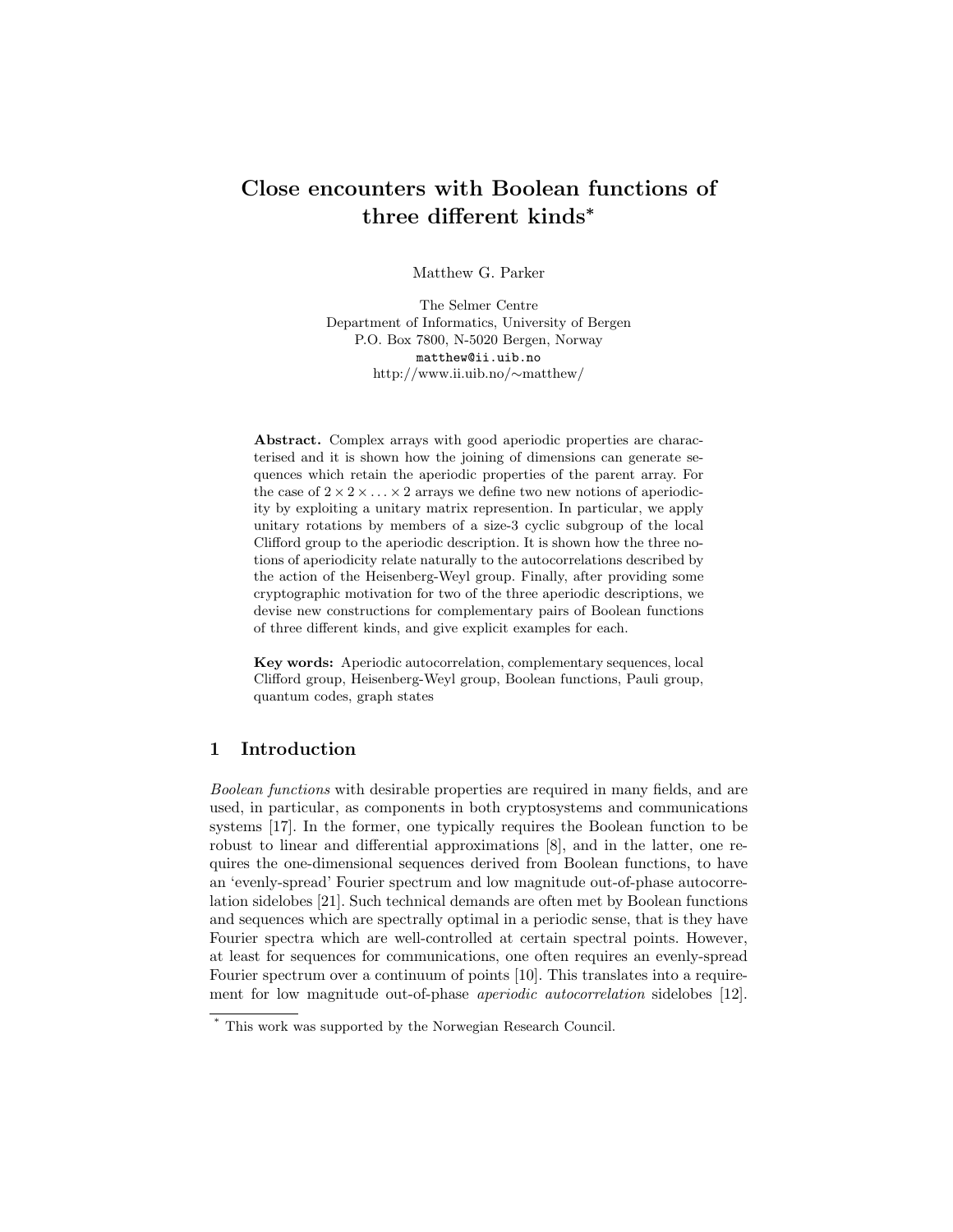Constructions of Boolean functions with good aperiodic properties is not a welldeveloped area of research in cryptography [12, 9].

In this paper we start by considering the problem of designing bipolar sequences with good aperiodic properties. We then extend this problem to the design of bipolar arrays with good aperiodic properties and show how, for 'perfect' arrays, their aperiodic properties can be carried over to related sequences, where the sequences are obtained from the arrays by recursive *joining* of dimensions [22, 23, 13] We also show how to interpret this relationship in the Fourier domain.

We then focus on the construction of bipolar arrays in  $\mathcal{C}_2^n$ , which can be described by generalised Boolean functions, where these functions have good aperiodic properties [9]. By re-expressing the autocorrelation and Fourier properties of these functions using unitary matrix terminology, we view our problem within a wider context, where the multidimensional continuous discrete Fourier transform is a tensor product of members of an infinite-size set of  $2 \times 2$  unitary matrices [25, 19, 28]. We call this set of  $2 \times 2$  unitaries the type-I set. We then identify a size-3 cyclic subgroup,  $\mathbb{T}$ , of the *local Clifford group*, comprising  $2 \times 2$  unitaries, where  $\mathbb{T} = \{I, \lambda, \lambda^2\}$ , and, by right-multiplication (rotation) of each member of the type-I set by  $\lambda$ , the generator of  $\mathbb{T}$ , and by  $\lambda^2$ , we generate two more infinite-size sets of  $2 \times 2$  unitary matrices, respectively, namely the type-II and type-III sets. The problem of constructing arrays in  $\mathcal{C}_2^n$  (generalised Boolean functions) with good aperiodic autocorrelation properties is related to the flatness of the spectrum resulting from the multiplicative left-action of any matrix which is a tensor product of type-I unitaries on the array. Further, the type-II and type-III matrix sets highlight new 'aperiodic' questions for the array. Therefore we consider three different kinds of aperiodic property of a Boolean function, where the 'type-I' kind relates to conventional aperiodicity.

Having characterised type-I, type-II, and type-III aperiodicity, we then give some cryptographic meaning to the properties possessed by Boolean functions which are type-I or type-II optimal. We also place the three kinds of array into a more general context by considering arrays which are optimal, in some sense, with respect to the action of the *Heisenberg-Weyl* (or *Pauli*) group [11]. Type-I, II, and III properties relate to the action of the Heisenberg-Weyl group under some restrictions. Moreover, those quadratic Boolean functions which represent one-dimensional quantum codes with good distance [9, 4] also have good properties with respect to the action of the Heisenberg-Weyl group.

We would particularly like to construct Boolean functions with perfect aperiodic properties (i.e. whose aperiodic autocorrelation sidelobes are of zero magnitude), as applying the joining described above would preserve these perfect properties, but such functions do not exist, so we therefore propose to construct pairs of Boolean functions whose out-of-phase aperiodic sidelobes sum to zero. These are, by definition, Golay complementary array pairs. A construction exists for complementary sequences, as proposed by Golay [14, 15], and Shapiro-Rudin [31], and later generalised by Turyn [30]. Pairs of Boolean functions constructed via an array form of the Golay-Turyn [24, 23, 13] construction have optimised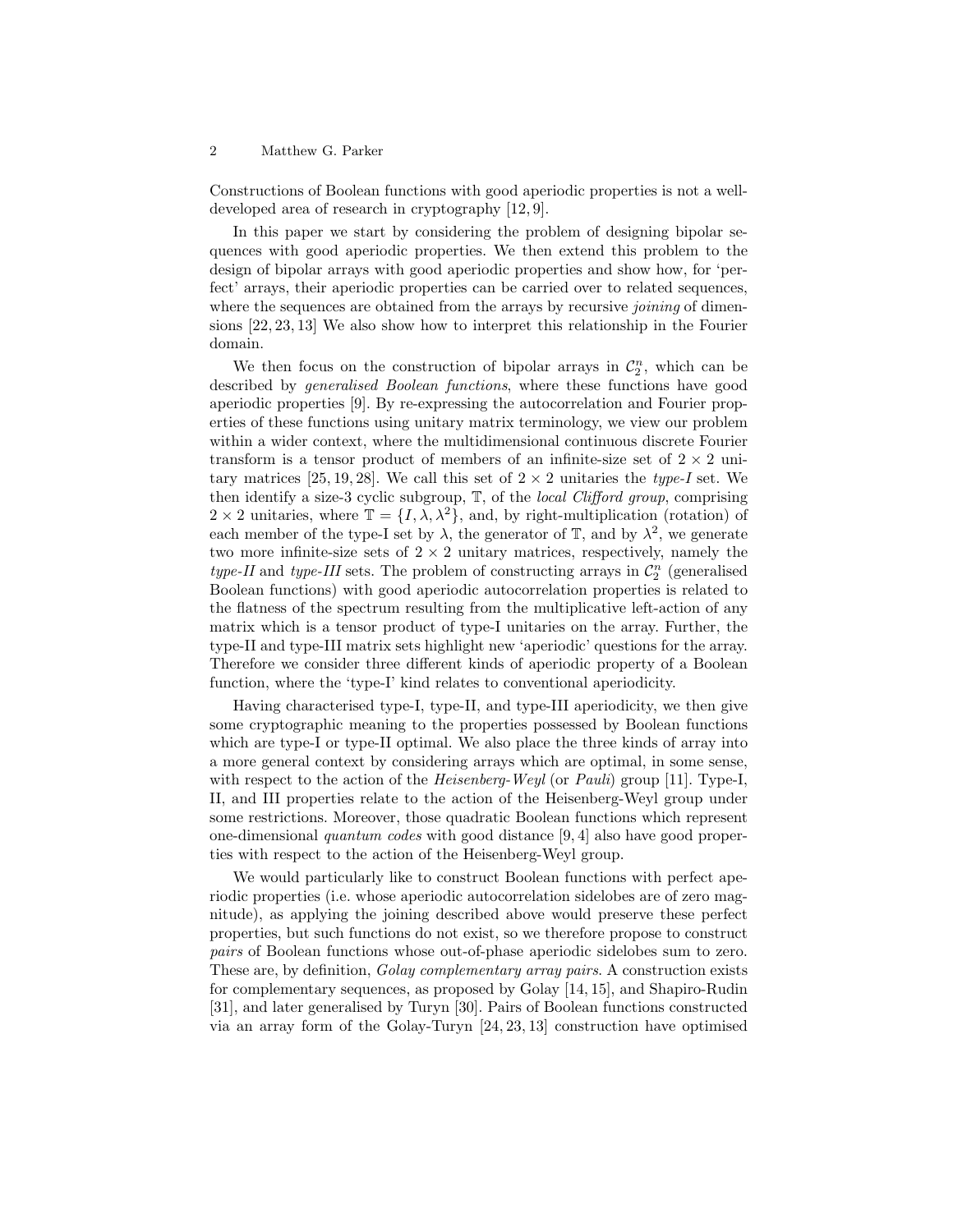type-I properties. We call such a pair a type-I pair. By rotating a type-I pair by  $\lambda$  and by  $\lambda^2$ , respectively, we obtain a *type-II pair*, and a *type-III pair*, respectively. But a more general result can be obtained by rotating the Golay-Turyn construction itself. By rotating the Golay-Turyn construction by  $\lambda$  and by  $\lambda^2$  we obtain two 'new' constructions which we call type-II and type-III complementary constructions, respectively. In particular, in addition to the type-I complementary pairs, this allows us to construct, directly, pairs of Boolean functions which are type-II and type-III complementary, respectively.

We finish by presenting some open problems arising from the paper.

## 2 Aperiodic autocorrelation and the continuous Fourier transform

Let  $\tilde{A} \in \mathcal{C}_N = (\tilde{A}_0, \tilde{A}_1, \ldots, \tilde{A}_{N-1})$  be a finite sequence of N complex numbers, where we take the convention that neither of the two end elements,  $\tilde{A}_0$  and  $\tilde{A}_{N-1}$ , are zero. We represent the sequence  $\tilde{A}$  by the polynomial  $\tilde{A}(y) = \tilde{A}_0 + \tilde{A}_1y + \ldots$  $\tilde{A}_{N-1}y^{N-1}$ . The aperiodic autocorrelation of  $\tilde{A}$  is then given by the coefficients of  $K_{\tilde{A}}(y) = K_{\tilde{A}_{1-N}} y^{1-N} + \ldots + K_{\tilde{A}_{-1}} y^{-1} + K_{\tilde{A}_0} y^0 + K_{\tilde{A}_1} y^1 + \ldots + K_{\tilde{A}_{N-1}} y^{N-1},$ where

$$
K_{\tilde{A}}(y) = \frac{\tilde{A}(y)\tilde{A}^*(y)}{||\tilde{A}||^2},
$$

where  $\tilde{A}^*(y) = \tilde{A}(y^{-1})$ , and  $\bar{x}$  means x with complex-conjugated coefficients. We desire all out-of-phase sidelobes of the aperiodic autocorrelation of  $\tilde{A}$  to be of low magnitude, which means that we want  $K_{\tilde{A}_j}$  to have low magnitude  $\forall j \neq 0$ . Ideally we would like all  $K_{\tilde{A}_j} = 0$  for  $j \neq 0$ , in which case  $K_{\tilde{A}}(y) = 1$  is called a  $\delta$ -function, independent of y, but this is impossible for  $N \geq 2$ . We later discuss how to obtain an ideal  $(\delta$ -function) response for the sum of the aperiodic autocorrelations of a pair of sequences.

The continuous Fourier power spectrum of  $\tilde{A}$  is the set of evaluations of  $K_{\tilde{A}}(y)$  on the unit circle and is summarised by

$$
\mathcal{F}(\tilde{A}) = \{ K_{\tilde{A}}(v) \quad | \quad |v| = 1 \}.
$$

If  $\tilde{A}$  had a perfect response then  $\mathcal{F}(\tilde{A}) = \{1\}$ , i.e. the Fourier power spectrum would be  $flat$ . More realistically, if  $A$  has a near-perfect aperiodic autocorrelation response then, loosely, its Fourier power spectrum is near-flat. We later discuss how to obtain a flat power spectrum for the sum of the Fourier power spectra of a pair of sequences, implying that the power spectrum for each member of the pair is near-flat.

## 3 Aperiodic autocorrelation of arrays and the multi-dimensional continuous Fourier transform

Let  $A \in \mathcal{C}_{N_0} \times \mathcal{C}_{N_1} \times \ldots \times \mathcal{C}_{N_{n-1}}$  be an n-dimensional array with  $\prod_{j=0}^{n-1} N_j$  complex elements where, to avoid degeneracy, we take the convention that no 'surface' of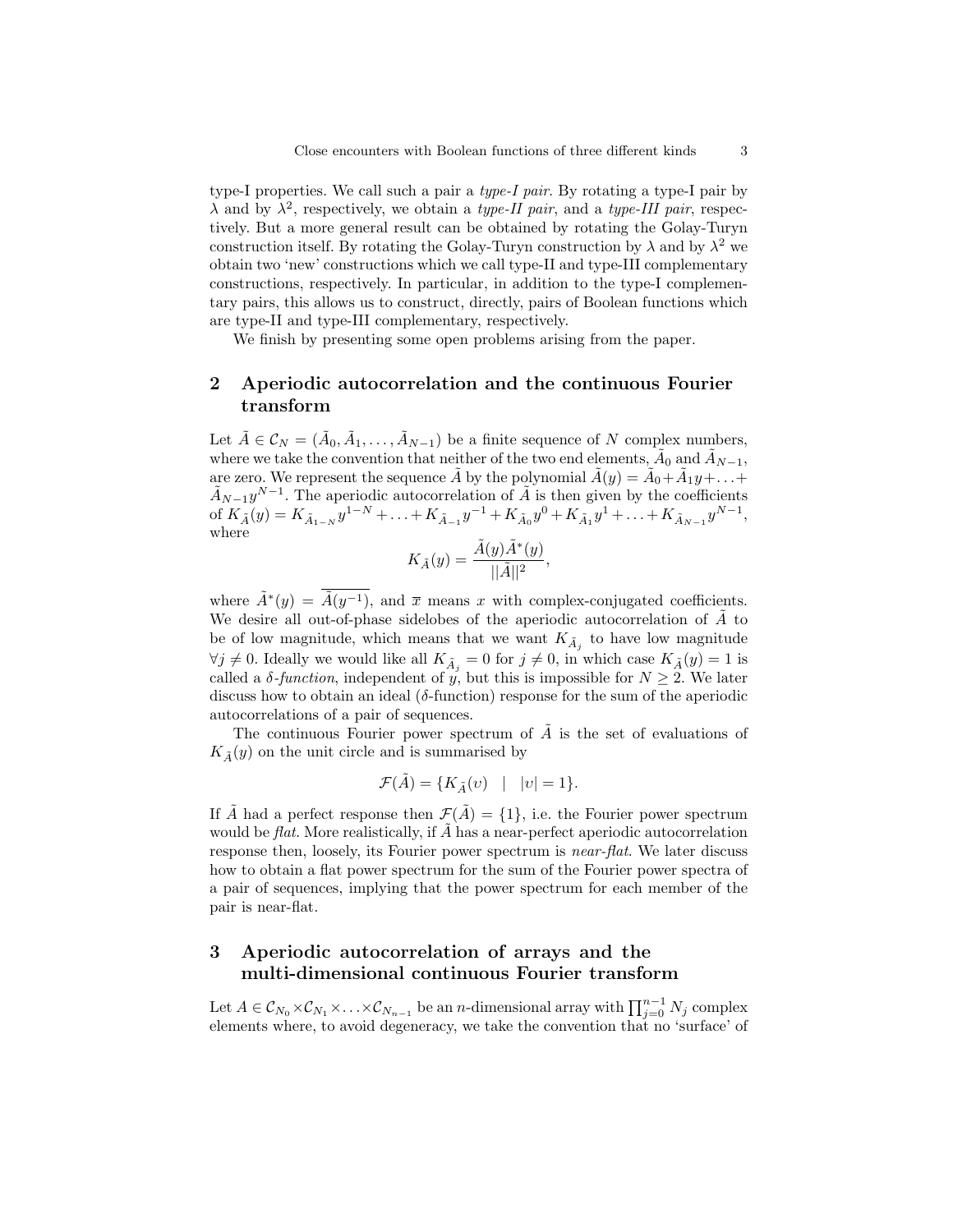the array can have elements which are all zero, i.e. for each dimension index,  $h$ , the set of elements  $\{A_{0,\ldots,0,k,0,\ldots,0} \mid \forall k\}$  and

 ${A_{N_0-1,...,N_{h-1}-1,k,N_{h+1}-1,...,N_{n-1}-1}$  |  $\forall k$ } must each include at least one nonzero entry. The aperiodic autocorrelation,  $K_A(z)$ , of A is given by

$$
K_A(z) = \frac{A(z)A^*(z)}{||A||^2},\tag{1}
$$

where  $z = (z_0, z_1, \ldots, z_{n-1}), z^{-1} = (z_0^{-1}, z_1^{-1}, \ldots, z_{n-1}^{-1}),$  and the coefficients of  $A(z)$  are the array elements of A, i.e.

 $A(z) = \sum_{j \in \mathcal{Z}_{N_0} \times \mathcal{Z}_{N_1} \times \ldots \times \mathcal{Z}_{N_{n-1}}} A_j z_0^{j_0} z_1^{j_1} \ldots z_{n-1}^{j_{n-1}}$ . We desire all out-of-phase sidelobes of the aperiodic autocorrelation of A to be of low magnitude, which means that we want  $K_{A_j}$  to have low magnitude  $\forall j \in \mathcal{Z}_{N_0} \times \mathcal{Z}_{N_1} \times \ldots \times \mathcal{Z}_{N_{n-1}},$  $j \neq 0$ . Ideally we would like all  $K_{A_j} = 0$  for  $j \neq 0$ , in which case  $K_A(z) = ||A||^2$ is a  $\delta$ -function, independent of z, but, as with the sequence case, this is impossible. We later discuss how to obtain an ideal  $(\delta$ -function) response for the sum of the aperiodic autocorrelations of a pair of arrays.

The continuous Fourier power spectrum of the array A is given by the set of evaluations of  $K_A(z)$  on the multi-unit circle, and is summarised by

$$
\mathcal{F}(A) = \{ K_A(v) \mid |v_j| = 1, 0 \le j < n \},\tag{2}
$$

where  $v = (v_0, v_1, \ldots, v_{n-1})$ . If A had a perfect response then  $\mathcal{F}(A) = \{1\}$ , i.e. the Fourier power spectrum would be flat everywhere. More realistically, if A has a near-perfect aperiodic autocorrelation then, loosely, its Fourier power spectrum is *near-flat*. We later discuss how to obtain a flat power spectrum for the sum of the Fourier power spectra of a pair of Golay complementary arrays.

## 4 Sequences obtained by joining array dimensions

Let A be a  $N = N_0 \times N_1 \times \ldots \times N_{n-1}$  complex array of n dimensions, as represented by the polynomial  $A(z) = A(z_0, z_1, \ldots, z_{n-1})$ . Then, by substituting into  $A(z)$  the variables  $z_0 = y$ , and  $z_k = z_{k-1}^{N_{k-1}}$ ,  $\forall k, 1 \leq k < n$ , we obtain the univariate polynomial  $\tilde{A}(y)$  whose coefficients represent a sequence of length N. The important point about these substitutions is that they ensure that the elements of both the array,  $A$ , and derived sequence,  $A$ , are taken from the same alphabet  $\overset{*}{\cdot}$ . We refer to this series of substitutions as the *joining* of dimensions [13]. By an identical series of substitutions in  $K_A(z)$ , which is the aperiodic autocorrelation of the array  $A(z)$ , one obtains the aperiodic autocorrelation,  $K_{\tilde{\Lambda}}(y)$ , of the sequence,  $\tilde{A}(y)$ . This is not the only possible substitution for  $A(z)$  and  $K_A(z)$ , as, at the array level, the ordering of variables  $z_0$ ,  $z_1$ , . . . etc, is arbitrary. Thus, more generally, one can apply the series of substitutions  $z_{\pi(0)} = y$ , and  $z_{\pi(k)} = z_{\pi(k-1)}^{N_{\pi(k-1)}}, \forall k, 1 \leq k < n$ , where  $\pi \in \mathcal{S}_n$  is any permutation of  $\{0, 1, \ldots, n-1\}$ . Moreover the ordering of coefficients in one or more

<sup>\*</sup> We do not consider, in this paper, the alternative substitution strategy using the Chinese Remainder theorem when the dimensions are relatively prime.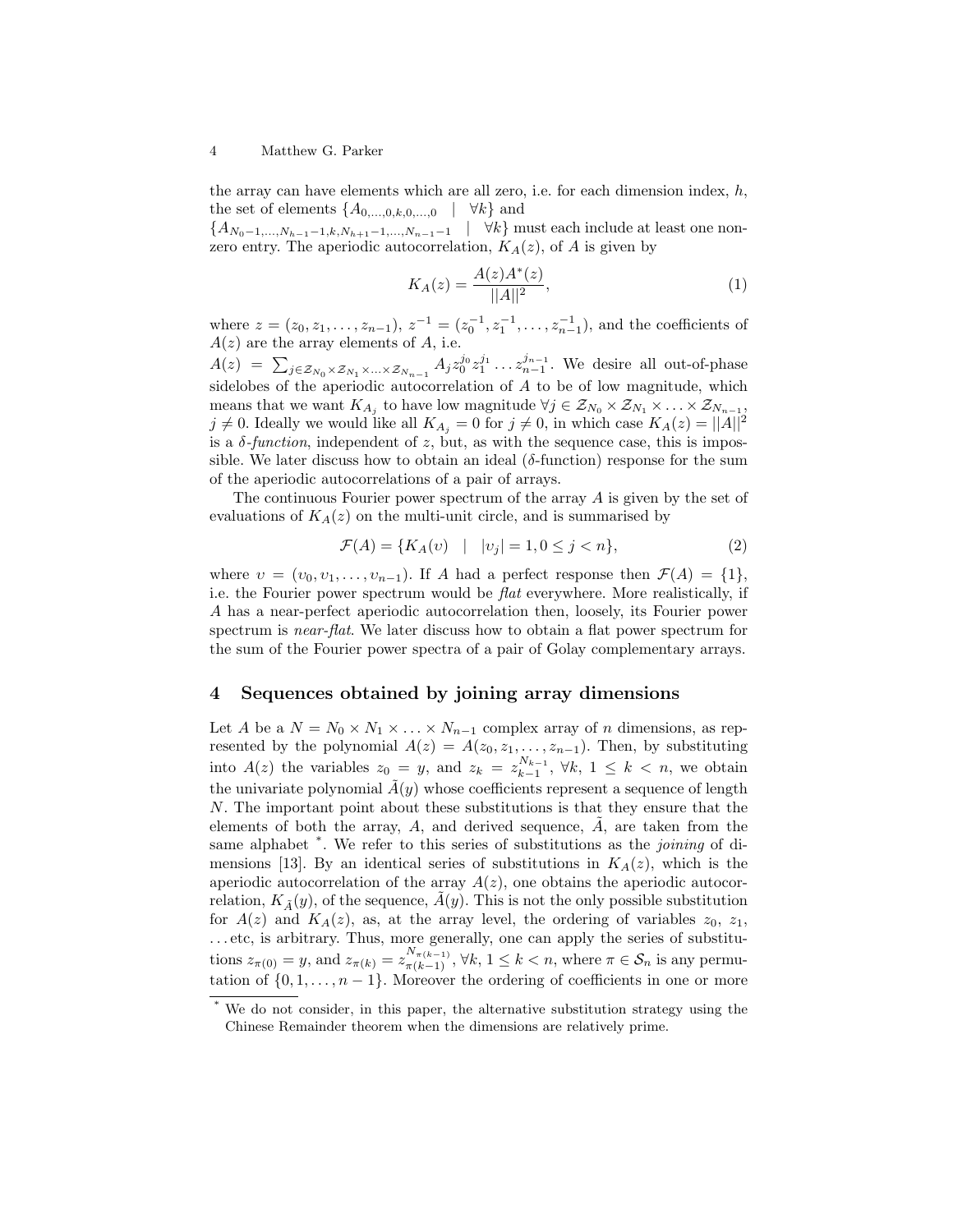dimensions, j, may be reversed and/or multiplied by a unit phase,  $\alpha$ ,  $|\alpha|=1$ , without changing the aperiodic coefficient magnitudes, and these symmetries can be expressed by replacing  $z_j$  by  $\alpha_j z_j^{\pm 1}$  for all dimensions to be reversed and/or phase-shifted. Thus, each array,  $A(z)$ , can generate a family of sequences  $\{\tilde{A}\} = \{A(z) \mid z_{\pi(0)} = y, z_{\pi(k)} = \alpha_k z_{\pi(k-1)}^{\pm N_{\pi(k-1)}}, |\alpha_k| = 1, 1 \leq k < n, \forall \pi \in \mathcal{S}_n\},\$ each with the same aperiodic autocorrelation,  $K_{\tilde{A}}$ , where the number of distinct sequences in the family depends on internal symmetries of the specific array.

All sequences in family  $\{A\}$  have an aperiodic autocorrelation, given by  $K_{\tilde{A}}$ , where the coefficients of  $K_{\tilde{A}}$  are a relatively straightforward combination of the coefficients of  $K_A$ . In particular, if we had an array, A, with perfect ( $\delta$ function) aperiodic autocorrelation, then all sequences in  $\{A\}$  would also have a perfect δ-function response. Although such ideal arrays do not exist, there are pairs of Golay complementary arrays whose aperiodic autocorrelations sum to a  $\delta$ -function and, by joining, one can extract from such array pairs a family of sequence pairs whose aperiodic autocorrelations sum to a  $\delta$ -function.

The continuous Fourier power spectrum of  $A$  is summarised by  $(2)$ . Likewise, the continuous Fourier power spectrum of  $A$  is summarised by,

$$
\mathcal{F}(\tilde{A}) = \{ K_{\tilde{A}}(v_0, v_0^{N_0}, \dots, v_{n-1}^{N_0 N_1 \dots N_{n-2}}) \mid |v_0| = 1. \},
$$
\n(3)

By comparing right-hand sides of (2) and (3) one concludes that

$$
\mathcal{F}(\tilde{A}) \subseteq \mathcal{F}(A). \tag{4}
$$

Let  $P(A)$  be the maximum value in  $\mathcal{F}(A)$ , i.e.

$$
P(A) = \max(u \mid u \in \mathcal{F}(A)).
$$
\n(5)

We refer to  $P(A)$  as the *peak-to-average power ration* (PAPR) of A. If, for a particular array, A, one has an upper bound, P, on  $P(A)$ , then, from (4), P is also an upper bound on  $P(A)$ . If A had a perfect aperiodic autocorrelation then  $\mathcal{F}(A) = \mathcal{F}(A) = \{1\}$ , i.e. the Fourier power spectrum of the sequence obtained by joining is *flat* everywhere, implying that  $P(A) = P(A) = 1$ . Although such perfect arrays are impossible, we can obtain a near-flat Fourier power spectrum for  $\tilde{A}$  and  $\tilde{B}$  by constructing a pair of Golay complementary arrays,  $(A, B)$ , such that  $P(A) = \frac{||A||^2 + ||B||^2}{||A||^2}$  and  $P(B) = \frac{||A||^2 + ||B||^2}{||B||^2}$ , leading to  $P(\tilde{A}) \leq P(A)$  and  $P(B) \leq P(B)$  for all possible sequences in families  $\{A\}$  and  $\{B\}$ , respectively.

## 5 Three kinds of aperiodicity for generalised Boolean functions

We now focus our discussion on characterisation and construction of aperiodic Boolean functions. We here consider an n-variable generalised Boolean function,  $A: \mathbb{F}_2^n \to \mathcal{C}$ , which is a  $2 \times 2 \times \ldots \times 2$  *n*-dimensional array, where the *k*th entry in the array,  $k \in \mathbb{F}_2^n$ , is given by  $A(k) \in \mathcal{C}$ . In other words  $A \in \mathcal{C}_2^n$ .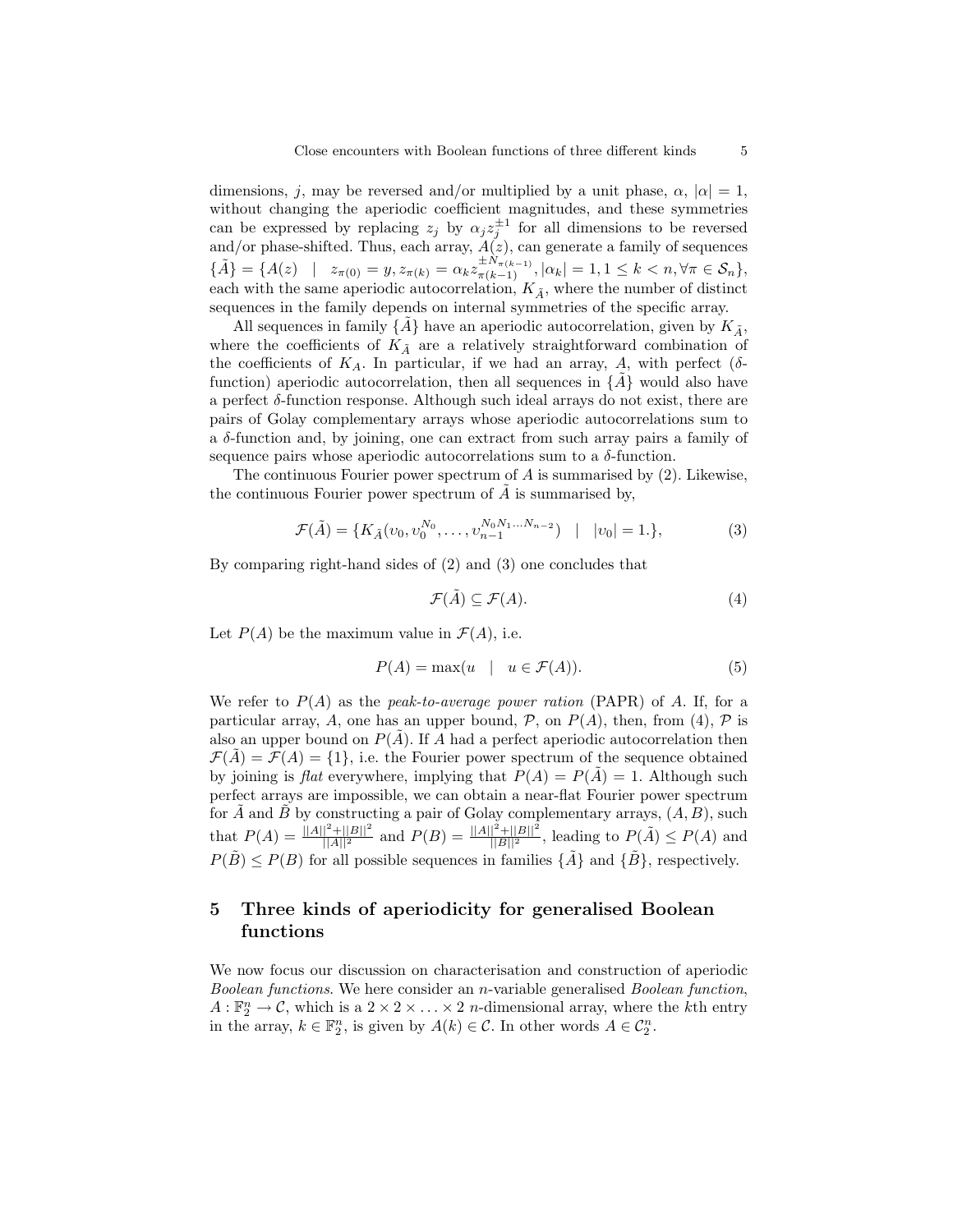We characterise the aperiodicity of a generalised Boolean function using unitary matrices. Let

$$
V_I = \{ \frac{1}{\sqrt{2}} \begin{pmatrix} 1 & \alpha \\ 1 & -\alpha \end{pmatrix} \quad | \quad \forall \alpha, |\alpha| = 1 \}
$$

be an infinite-size class of  $2 \times 2$  unitary matrices. Then, from (2),

$$
\mathcal{F}(A) = \mathcal{F}_I(A) = \{ |\hat{A}_{U,k}|^2 \mid \hat{A}_U = UA, \forall U \in V_I^{\otimes n}, \forall k \in \mathbb{F}_2^n \},
$$

where we now refer to  $\mathcal{F}(A)$  as  $\mathcal{F}_{I}(A)$  to indicate that all transforms are taken with respect to unitaries from  $V_I^{\otimes n}$ . In other words, the set of points comprising the continuous Fourier transform of A is equal to the union of the set of squaredmagnitudes of the array elements of  $\hat{A}_U$ , taken over all possible  $2^n \times 2^n$  matrices U in  $V_I^{\otimes n}$ , where  $\hat{A}_U$  is the unitary transform of A with respect to U. From the previous section we see that aperiodicity of A can be assessed by examining the 'flatness' of  $\mathcal{F}_I(A)$  and, from (5), one measure of this flatness is  $P(A)$ , the PAPR of A, which from now on we refer to as  $P_I(A)$ .

The complete class of  $2 \times 2$  unitary matrices can be given by

$$
V = \{ \Delta \begin{pmatrix} \cos \theta & \sin \theta \alpha \\ \cos \theta & -\sin \theta \alpha \end{pmatrix} \quad | \quad \forall \alpha, |\alpha| = 1, \forall \theta \},
$$
 (6)

where  $\Delta$  is any diagonal or anti-diagonal unitary 2 × 2 matrix.  $V_I$  is only a subclass of  $V$ . Are there are any other infinite-size unitary matrix subclasses over which another type of aperiodicity of A could be assessed?

We therefore consider aperiodicity of an *n*-variable generalised Boolean function, A, with respect to  $V_I^{\otimes n}$ ,  $V_{II}^{\otimes n}$  and  $V_{III}^{\otimes n}$ , where

$$
V_{II} = \left\{ \begin{pmatrix} \cos(\theta) & \sin(\theta) \\ \sin(\theta) - \cos(\theta) \end{pmatrix} \mid \forall \theta \right\}
$$

and

$$
V_{III} = \left\{ \begin{pmatrix} \cos(\theta) & i\sin(\theta) \\ \sin(\theta) - i\cos(\theta) \end{pmatrix} \mid \forall \theta \right\}, \text{ where } i = \sqrt{-1}.
$$

We refer to these three types of aperiodicity as type-I, type-II, and type-III aperiodicity, as characterised by the spectral sets  $F_I$ ,  $F_{II}$ , and  $F_{III}$ , where

$$
\mathcal{F}_{II}(A) = \{ |\hat{A}_{U,k}|^2 \mid \hat{A}_U = UA, \forall U \in V_{II}^{\otimes n}, \forall k \in \mathbb{F}_2^n \},
$$

and

$$
\mathcal{F}_{III}(A) = \{ |\hat{A}_{U,k}|^2 \mid \hat{A}_U = UA, \forall U \in V_{III}^{\otimes n}, \forall k \in \mathbb{F}_2^n \}.
$$

We define the generalised Boolean function, A, to have optimal type-I, type-II, or type-III aperiodic properties if  $P_I(A)$ ,  $P_{II}(A)$ , or  $P_{III}(A)$  is as small as possible, respectively.

The relationship between  $V_I$ ,  $V_{II}$ , and  $V_{III}$  is via the multiplicative action on  $V_I$  of a cyclic group,  $\mathbb{T} = \{I, \lambda, \lambda^2\}$ , of order 3, where

$$
\lambda = \frac{\omega^5}{\sqrt{2}} \begin{pmatrix} 1 & i \\ 1 & -i \end{pmatrix}
$$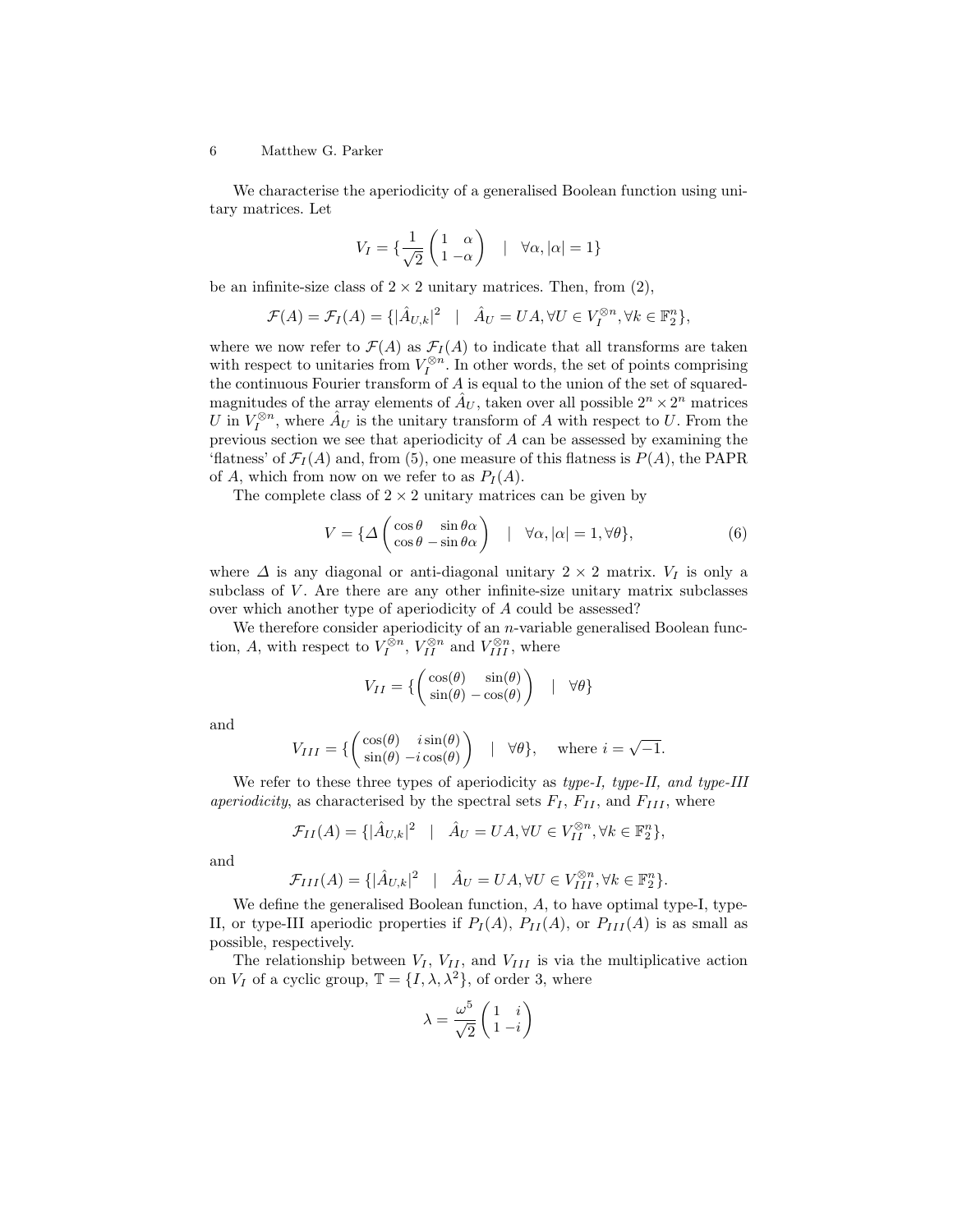is a generator of  $\mathbb T$  of order 3,  $\omega$  is a primitive eighth root of one, and I is the  $2 \times 2$  identity matrix. Specifically,

$$
V_I = \Delta V_{III} \lambda = \Delta' V_{II} \lambda^2 = \Delta'' V_I \lambda^3,
$$

where  $\Delta, \Delta'$ , and  $\Delta''$  are diagonal and/or anti-diagonal 2 × 2 unitaries. The action of  $\lambda$  rotates  $V_I$  to  $V_{II}$ ,  $V_{II}$  to  $V_{III}$ , and  $V_{III}$  to  $V_I$ , all modulo the group of diagonal/anti-diagonal matrices  $\{\Delta\}$ . The reason that we choose to rotate by  $\lambda$  is because we consider T to be important - the local Clifford group, C, for  $2 \times 2$ unitaries, splits as  $\mathbb{D} \times \mathbb{T}$ , where  $\mathbb{D}$  is a subgroup comprising 64 diagonal and anti-diagonal  $2 \times 2$  unitaries, and the local Clifford group,  $\mathbb{C}$ , is defined to be the group of 192 matrices that stabilizes the Pauli group, P, otherwise known as the discrete Heisenberg-Weyl group. For  $2 \times 2$  unitaries,  $\mathbb{P}$  comprises  $\{I, X, Z, Y\}$ , where  $\overline{a}$ 

$$
X = \begin{pmatrix} 0 & 1 \\ 1 & 0 \end{pmatrix}, Z = \begin{pmatrix} 1 & 0 \\ 0 & -1 \end{pmatrix}, Y = -iXZ.
$$

The term 'stabilizes' means that  $U W U^{-1} = W'$ ,  $\forall U \in \mathbb{C}, \forall W, W' \in \mathbb{P}$ .

We have introduced three types of aperiodicity in spectral ('frequency' or 'residue') terms by means of the rotation action of T on the infinite-size set of transforms,  $V_I$ , over which conventional aperiodicity is defined. We now give the polynomial equations which reflect the 'time' ('non-residue') viewpoint for this aperiodicity. Specifically, given an *n*-variable generalised Boolean function,  $A$ , and associated multivariate polynomial  $A(z) = A(z_0, z_1, \ldots, z_{n-1}),$ 

### Lemma 1

Type-I aperiodic properties of A are expressed by  $K_A^I(z) = \frac{A(z)A^*(z)}{||A||^2}$ , Type-II aperiodic properties of A are expressed by  $K_A^{II}(z) = \frac{2^n A(z)^2}{||A||^2 \prod_{i=1}^{n-1} (z_i)^2}$  $\frac{2|A(z)|}{||A||^2 \prod_{j=0}^{n-1} (1+z_j^2)},$ Type-III aperiodic properties of A are expressed by  $K_A^{III}(z) = \frac{2^{n} \tilde{A}(z) A(-z)}{||A||^2 \prod_{i=1}^{n-1} (1-z)^{n-i}}$  $||A||^2 \prod_{j=0}^{n-1} (1-z_j^2)$ .

A is a perfect generalised Boolean function of type-I, II, or III if  $K_A^I(z) = 1$ ,  $K_A^{II}(z) = 1$ , or  $K_A^{III}(z) = 1$ , respectively.

*Proof.* Let  $v = (v_0, v_1, \ldots, v_{n-1})$ , and let R and I be the sets of real and imaginary values, respectively. One can verify that the sets of spectral power values  $\mathcal{F}_I(A)$ ,  $\mathcal{F}_{II}(A)$ , and  $\mathcal{F}_{III}(A)$  can be obtained via the following evaluations of certain equations in  $A(z)$  over the unit circle, real axis, and imaginary axis, respectively,

$$
\mathcal{F}_I(A) = \{ \frac{A(v)A^*(v)}{||A||^2} \mid |v_j| = 1, 0 \le j < n \},
$$
\n
$$
\mathcal{F}_{II}(A) = \{ \frac{2^n A(v)^2}{||A||^2 \prod_{j=0}^{n-1} (1+v_j^2)} \mid v_j \in \mathcal{R}, 0 \le j < n \},
$$
\n
$$
\mathcal{F}_{III}(A) = \{ \frac{2^n A(v)A(-v)}{||A||^2 \prod_{j=0}^{n-1} (1-v_j^2)} \mid v_j \in \mathcal{I}, 0 \le j < n \}.
$$

A is a perfect aperiodic generalised Boolean function of type-I, II, or III, if  $P_I(A) = 1$ ,  $P_{II}(A) = 1$ , or  $P_{III}(A) = 1$ , respectively, which occurs when  $\mathcal{F}_I(A) = \{1\}, \mathcal{F}_{II}(A) = \{1\}, \text{ or } \mathcal{F}_{III}(A) = \{1\}, \text{ respectively, and this is only}$ possible when the conditions of the lemma are satisfied. QED.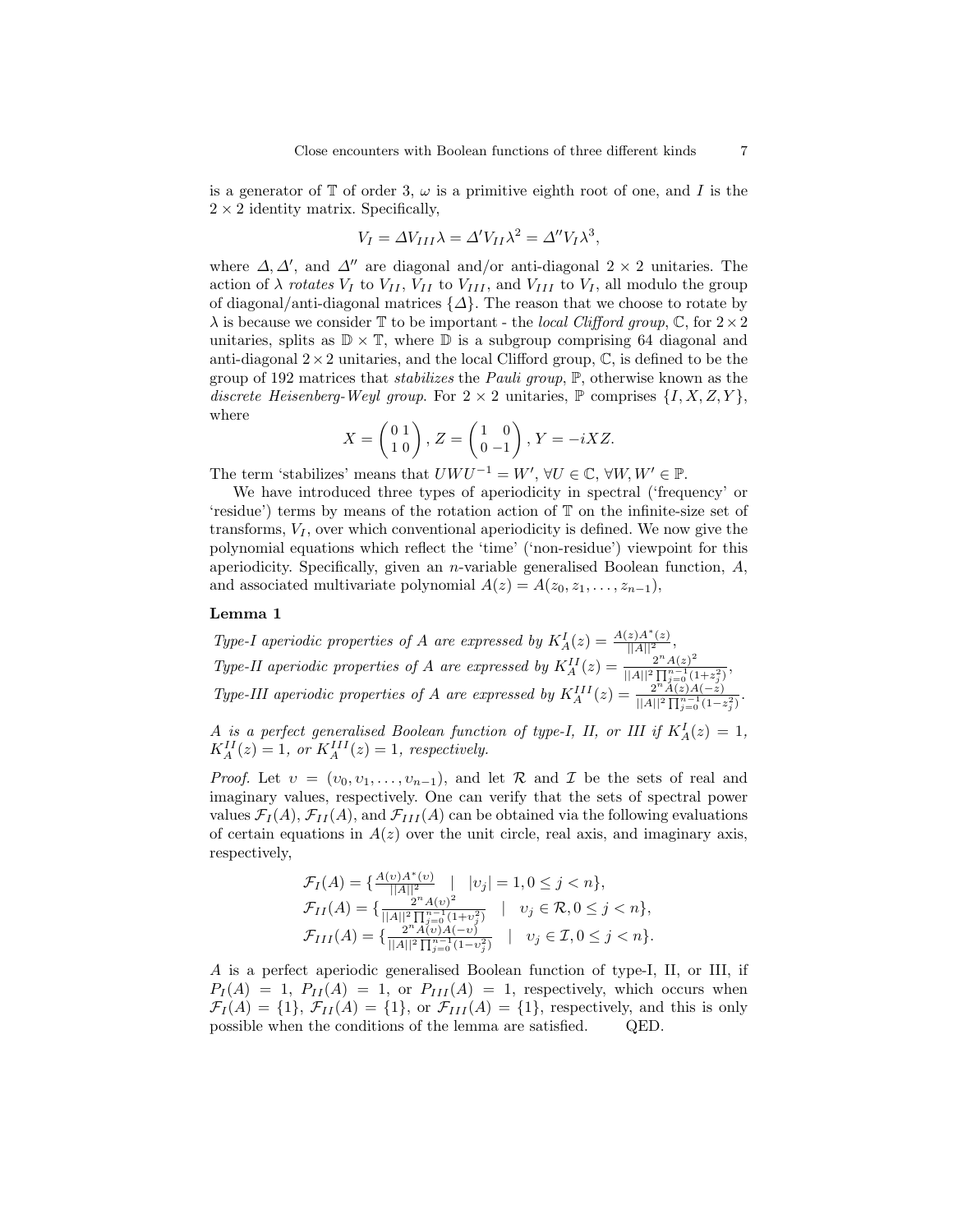We now apply dimension joining to the Boolean array, A, to obtain two new types of aperiodic sequence action. From the array  $A(z_0, z_1, \ldots, z_{n-1})$ , via the substitution  $z_0 = y$ ,  $z_k = z_{k-1}^2$ ,  $\forall k, 1 \leq k < n$ , one obtains the length  $2^n$ sequence  $\tilde{A}$ , and applying the same substitutions to the multivariate polynomial equations of lemma 1 gives the following univariate polynomial equation in  $A(y)$ ,

### Lemma 2

Type-I aperiodic properties of  $\tilde{A}$  are expressed by  $K_{\tilde{A}}^{I}(y) = \frac{\tilde{A}(y)\tilde{A}^{*}(y)}{||\tilde{A}||^{2}},$ Type-II aperiodic properties of  $\tilde{A}$  are expressed by  $K_{\tilde{A}}^{II}(y) = \frac{2^n \tilde{A}(y)^2}{\|\tilde{A}\|^2 \prod_{i=0}^{n-1} (1+\tilde{A})^2}$  $\frac{2\|A(y)}{||\tilde{A}||^2\prod_{j=0}^{n-1}(1+y^{2j+1})},$ Type-III aperiodic properties of  $\tilde{A}$  are expressed by  $K_{\tilde{A}}^{III}(y) = \frac{\tilde{A}^{n}\tilde{A}(y)\tilde{A}(y)}{||\tilde{A}||^{2}\prod_{i=0}^{n-1}(1-y^{i})}$  $\frac{2|A(y)A(y)|}{||\tilde{A}||^2 \prod_{j=0}^{n-1} (1-y^{2j+1})},$ 

where  $\hat{A}(y) = \sum_{j=0}^{j=2^n-1} \tilde{A}_j(-1)^{wt(j)}y^j$ , and 'wt' means binary weight  $*$ .  $\tilde{A}$  is a perfect complex sequence of length  $2^n$  of type-I, II, or III if  $K_{\tilde{A}}^I(y) = 1$ ,  $K_{\tilde{A}}^{II}(y) =$ 1, or  $K_{\tilde{A}}^{III}(y) = 1$ , respectively.

Each array generates a family of type-I sequences, which we shall now call  $\{\tilde{A}_I\}$ , each member of which generates the same aperiodic autocorrelation, which we shall now call  $K_{\tilde{A}}^{I}(y)$ . Likewise, each array,  $A(z)$ , can also generate a family of type-II and type-III sequences,  $\{\tilde{A}\}_{II}$ , and  $\{\tilde{A}\}_{III}$ , respectively, where each member of  $\{\tilde{A}\}_{II} = \{A(z) \mid z_{\pi(0)} = y, z_{\pi(k)} = \alpha_k z_{\pi(k-1)}^{\pm 2}, \alpha_k \in \mathcal{R}, 1 \leq k < k\}$  $n, \forall \pi \in \mathcal{S}_n$ , has the same type-II aperiodic profile,  $K_{\tilde{A}}^{II}$ , and where each member of  $\{\tilde{A}\}_{III} = \{A(z) \mid z_{\pi(0)} = y, z_{\pi(k)} = \alpha_k z_{\pi(k-1)}^{\pm 2}, \alpha_k \in \mathcal{R}, 1 \leq k < n, \forall \pi \in \mathcal{R}\}$  $\mathcal{S}_n$ , has the same type-III aperiodic profile,  $K_{\tilde{A}}^{III}$ .

## 6 Some cryptographic interpretations and context for type-I, II, and III aperiodicity

Let  $a(x)$  be a Boolean function in n variables, where  $A_k = (-1)^{a(k)} \in \{-1,1\}^n$ ,  $k \in \mathbb{F}_2^n$ .

#### 6.1 cryptographic motivation

Having characterised three types of aperiodicity for a generalised Boolean function we now provide some cryptographic motivation as to the relevance of these characterisations for Boolean functions of types I and II.

– The conventional *differential* properties of  $a$  are measured by the closeness of  $a(x)$  to  $a(x + s)$ ,  $s \in \mathbb{F}_2^n$ <br>  $\sum_{x \in \mathbb{F}^n} (-1)^{a(x)+a(x+s)}$ ,  $\forall s \neq 0$ , i.e. by the maximum magnitude of  $\sigma_s =$  $x \in \mathbb{F}_2^n (-1)^{a(x)+a(x+s)}$ ,  $\forall s \neq 0$  [8]. A differentially perfect function will be

The type-III description in lemma 2 corrects a previous error contained in the published version of this paper.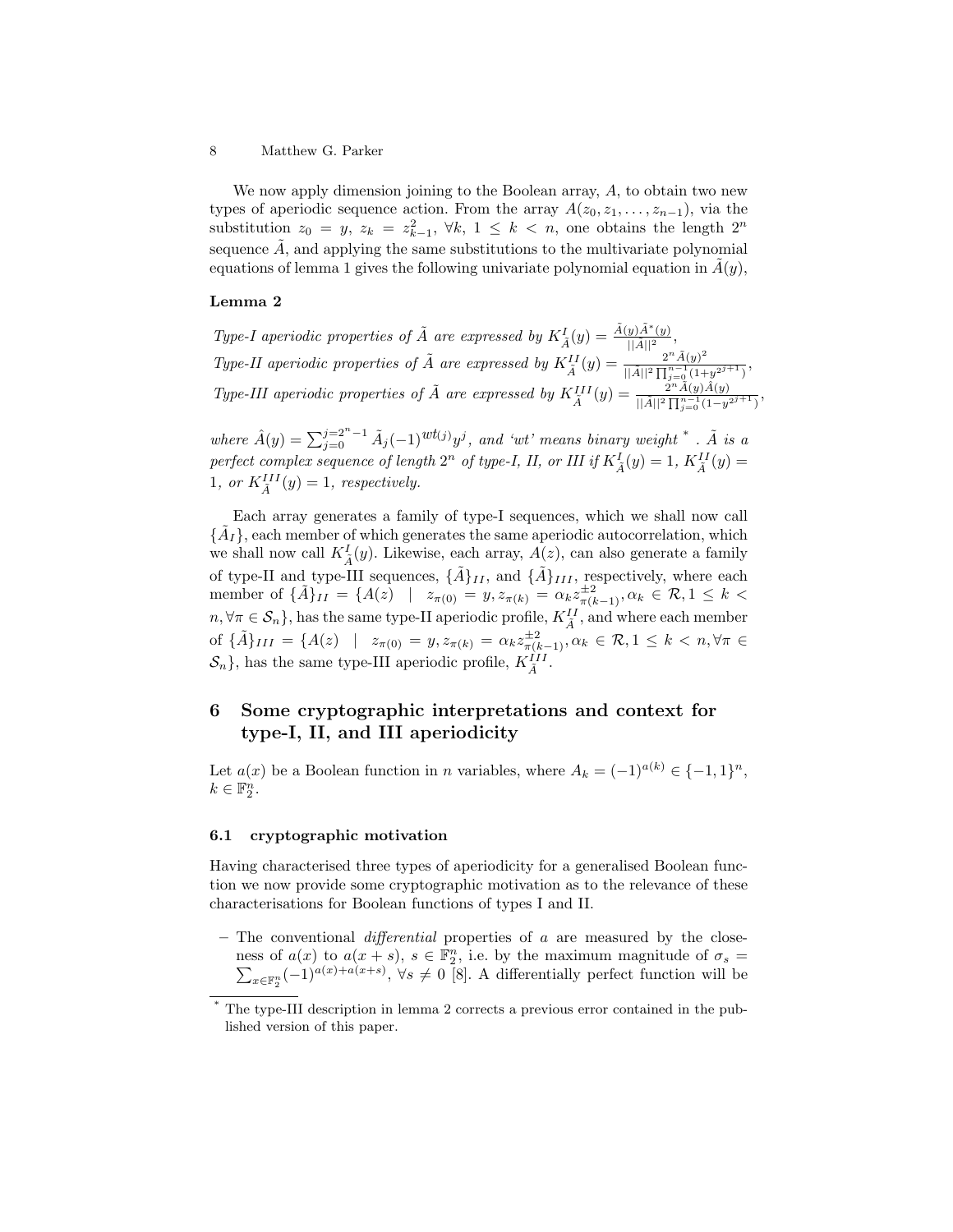maximally distant from its differential, for all values of  $s \neq 0$ , i.e. ideally  $\sigma_s = 0, \forall s \neq 0$ , in which case the differential  $a(x) + a(x + s)$  remains completely unbiased  $\forall s \neq 0$ , on the assumption that x is not known. But type-I aperiodicity measures the biasedness of  $a(x) + a(x + s)$  on the assumption that  $x_j$  is known for each  $s_j = 1$ , and a perfect type-I aperiodic function would remain completely unbiased for all  $s \neq 0$  even under this assumption [9].

– The conventional *linear* properties of  $\alpha$  are measured by the closeness of  $a(x)$  to an affine function,  $t \cdot z$ ,  $t \in \mathbb{F}_2^n$ , i.e. by the maximum magnitude of  $\hat{a}_t = \sum_{x \in \mathbb{F}_2^n} (-1)^{a(x)+t \cdot x}, \forall t \text{ [8].}$  A linearly perfect function will be maximally distant from all affine functions, i.e.  $\hat{a}$  will have magnitude  $2^{n/2}$ ,  $\forall t$ , in which case  $a(x) + t \cdot x$  is minimally biased  $\forall t$ . There is an implicit assumption that each of the input variables  $x_0, x_1, \ldots, x_{n-1}$  is '0' with probability  $\frac{1}{2}$ . But type-II aperiodicity measures the biasedness of  $a(x) + t \cdot x$ ,  $\forall t$ , where no assumption is made on the input probability of  $x_j = 0, \forall j$ .

### 6.2 wider context

The autocorrelation action of the Heisenberg-Weyl (HW) group  $[11]$  on an nvariable Boolean function, a, can be described by,

$$
\mathcal{H}_{s,t}(a) = \sum_{x \in \mathbb{F}_2^n} (-1)^{a(x) + a(x+s) + x \cdot t + s \cdot t} = \langle A, X^s Z^t A \rangle, \quad s, t \in \mathbb{F}_2^n. \tag{7}
$$

There are  $4^n$  coefficients,  $\mathcal{H}_{s,t}(a)$ . The Boolean function, a, (array A), can be considered to be a good HW function if all magnitudes  $|\mathcal{H}_{s,t}(a)|$  are small  $\forall s$ and  $t \neq 0$ . A perfect HW Boolean function would have  $\mathcal{H}_{s,t}(a) = 0$  for all  $\forall s$  and  $t \neq 0$ , but this is impossible. Let  $s = (s_0, s_1, \ldots, s_{n-1}) \in \mathbb{F}_2^n$  let  $\overline{s} =$  $(s_0+1, s_1+1, \ldots, s_{n-1}+1).$ 

- [9] Type-I aperiodicity is measured by the coefficients  $\mathcal{H}_{s,t}(a)$  where  $t \leq s$ . A perfect type-I function would have  $\mathcal{H}_{s,t}(a) = 0$ ,  $\forall s$  and  $t \neq 0$ ,  $t \leq s$ .
- Type-II aperiodicity is measured by the coefficients  $\mathcal{H}_{s,t}(a)$  where  $t \leq \bar{s}$ . perfect type-II function would have  $\mathcal{H}_{s,t}(a) = 0$ ,  $\forall s$  and  $t \neq 0$ ,  $t \leq \overline{s}$ .
- Type-III aperiodicity is measured by the coefficients  $\mathcal{H}_{s,t}(a)$  where  $s \preceq t$ . perfect type-III function would have  $\mathcal{H}_{s,t}(a) = 0$ ,  $\forall s$  and  $t \neq 0$ ,  $s \preceq t$ .

Each of type-I, II, III identifies  $3^n$  of the  $4^n$  HW coefficients. For the  $3^n$  type-I coefficients and the  $4^n$  HW coefficents we know the following identities.

$$
\sum_{s,t,t \le s} |\mathcal{H}_{s,t}(a)|^2 = \int_{|v_j|=1, \forall j} |A(v)|^4,
$$
 Wiener-Kinchine  

$$
\sum_{s,t} |\mathcal{H}_{s,t}(a)|^2 = 2^n,
$$
 Moyal's identity [11].

The impossibility of perfect type-I, II, or III functions implies the impossiblity of a perfect HW function. But, in the next section, we identify perfect pairs of type-I, II, and III functions which are also constructible, whereas the far stricter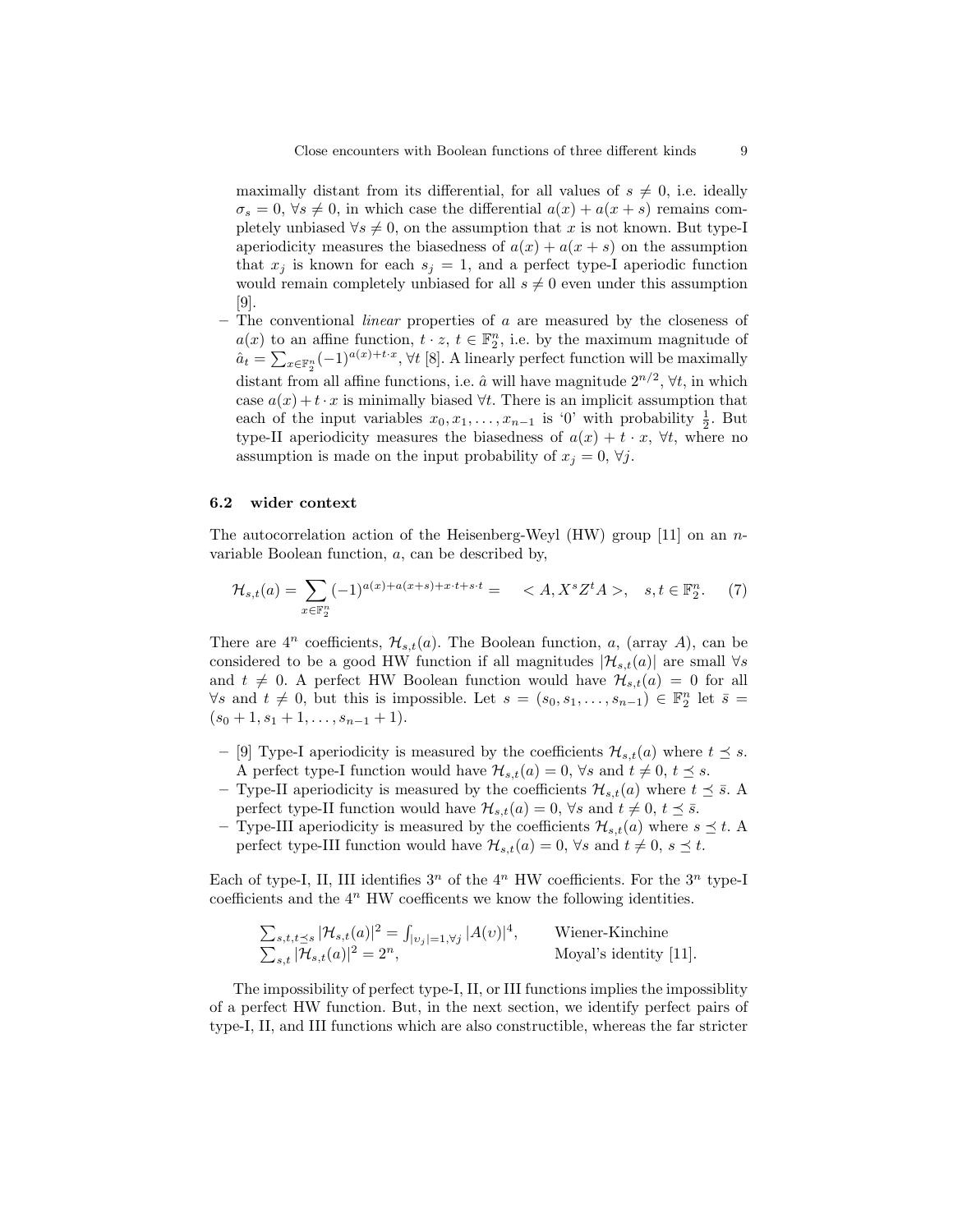HW criteria does not appear to allow such pairs. However, recent activity [18, 16] has identified N-element sequences and (one) array which realise the value of  $|\mathcal{H}_{s,t}(a)|^2 = \frac{1}{N+1}$  everywhere, which is the theoretical min-max. Such objects are called equiangular lines and, in the context of quantum tomography, are known as SIC-POVMs. Whilst a number of SIC-POVM sequences have been found over unwieldy alphabets, only one  $2 \times 2 \times 2$  SIC-POVM array has been found (the Hoggar lines), and this is not over the alphabet  $\{1, -1\}$  [16]. Moreover, [16] has shown that SIC-POVM arrays in  $C_2^n$  do not exist for  $n > 3$ .

When viewing the *n*-variable Boolean function,  $a$ , as a quantum state of n qubits, as described by pure-state vector  $|A\rangle = 2^{-n/2}A$ , then the action of the HW group on  $|A\rangle$  identifies the qubit *bit-flip, phase-flip*, and combined phase-flip then bit-flip errors on  $|A\rangle$  (the action of unitaries X, Z, and XZ), respectively. Those Boolean functions, a, for which  $\mathcal{H}_{s,t}(a) = 0$  when  $wt(s) + wt(t) - wt(s + t) < 2d$  ('wt' means Hamming weight) represent onedimensional quantum codes of distance  $d$  [6, 4], and include highly-entangled graph states, which have been proposed as a resource for measurement-based quantum computing [20]. This quantum condition on the  $\mathcal{H}_{s,t}(a)$  coefficients is conveniently expressed by the fixed-aperiodic autocorrelation of Boolean functions, as proposed and investigated in [9], this comprising the union of coefficients arising from the aperiodic autocorrelation of a, with those from the aperiodic autocorrelation of any function,  $a_{\downarrow}$ , obtained by fixing one or more of the input variables of a to '0' or '1' - a total of  $5^n$  coefficients. Related to these  $5^n$  fixedaperiodic autocorrelation coefficients we have the following conjectured identity.

$$
\sum_{s,t} {n \choose e_{s,t}} 2^{e_{s,t}} |\mathcal{H}_{s,t}(a)|^2 = \int_{U \in V^{\otimes n}} ||U| A > ||^4,
$$

where  $e_{s,t} = n - \text{wt}(s+t+s \cdot t)$ , and V is the set of all  $2 \times 2$  unitaries, as defined in (6).

## 7 Complementary and near-complementary pairs and their construction

Conventional (type-I) Golay complementary sequence pairs,  $(\tilde{A}, \tilde{B})$ , satisfy the property,

$$
K_{\tilde{A}}^{I}(y) + K_{\tilde{B}}^{I}(y) = 2.
$$
 (8)

In other words  $(\tilde{A}, \tilde{B})$  are ideal as a pair of type-I sequences. But, as shown recently [13], the Golay property is often, primarily, an array property, and a pair of (type-I) Golay arrays,  $(A, B)$ , satisfy,

$$
K_A^I(z) + K_B^I(z) = 2.\tag{9}
$$

where  $z = (z_0, z_1, \ldots, z_{n-1}),$  in which case  $(A, B)$  are ideal as a pair of type-I arrays. Let  $\{(A, B)\}\$ be a family of sequence pairs obtained from  $(A, B)$  by joining. It follows from the ideal properties of the array pair that,

$$
P_I(A) = \frac{||A||^2 + ||B||^2}{||A||^2}, \qquad P_I(B) = \frac{||A||^2 + ||B||^2}{||B||^2}.
$$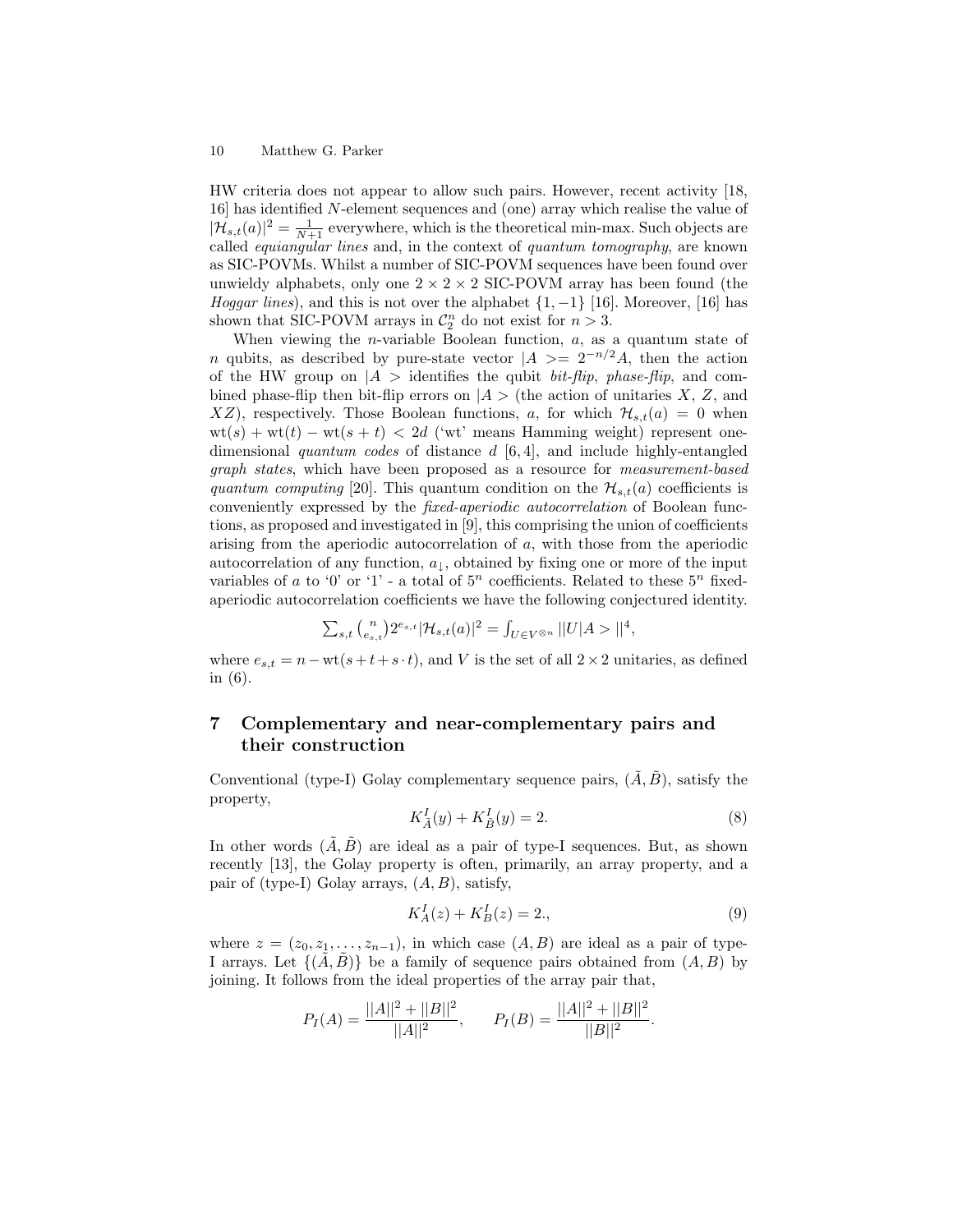In particular, if  $||A||^2 = ||B||^2$ , which is the case for Boolean arrays  $A = (-1)^a$ ,  $B=(-1)^b$ , then

$$
P_I(A) = P_I(B) = 2.
$$

It follows from (4) that,

$$
P_I(\tilde{A}) \le P_I(A), \qquad P_I(\tilde{B}) \le P_I(B).
$$

So, if  $(A, B)$  is type-I complementary, then so is  $(\tilde{A}, \tilde{B})$  for all  $(\tilde{A}, \tilde{B}) \in \{(\tilde{A}, \tilde{B})\}.$ Complementary array properties imply complementary sequence properties, but a complementary pair of sequences is not necessarily derived from a pair of higher-dimensional arrays. For instance, the length-10 (type-I) complementary pair of sequences over the alphabet  $\{1, -1\}$  is not derived from a 2  $\times$  5 twodimensional (type-I) complementary array pair over the alphabet  $\{1, -1\}$  [23].

We further extend our definition of PAPR to array or sequence pairs. Specifically, let,

$$
K_{AB}^I(z) = \frac{A(z)A^*(z) + B(z)B^*(z)}{||A||^2 + ||B||^2},
$$

and

$$
\mathcal{F}_I(A, B) = \{ K_{AB}^I(v) \mid |v_j| = 1, 0 \le j < n \}.
$$

 $\mathcal{F}_I(\tilde{A}, \tilde{B})$  is similarly defined, where

$$
\mathcal{F}_I(\tilde{A}, \tilde{B}) \subseteq \mathcal{F}_I(A, B).
$$

The type-I PAPR of the array pair,  $(A, B)$ , and sequence pair,  $(\tilde{A}, \tilde{B})$ , are given by,

$$
P_I(A, B) = \max(u \mid u \in \mathcal{F}_I(A, B)),
$$
  
\n
$$
P_I(\tilde{A}, \tilde{B}) = \max(u \mid u \in \mathcal{F}_I(\tilde{A}, \tilde{B}),
$$

and

$$
P_I(\tilde{A}, \tilde{B}) \le P_I(A, B).
$$

The (type-I) Golay construction for sequence pairs [14, 15] was generalised by Turyn [30], further generalised by Borwein and Ferguson [5], and has recently been generalised to arrays [13]. We here give a further generalisation to near-complementary pairs [27, 29], building on the notation of [5]. Let  $x =$  $(z_0, z_1, \ldots, z_{n-1}), y = (z_n, z_{n+1}, \ldots, z_{n+m-1}),$  and  $z = (z_0, z_1, \ldots, z_{n+m-1}).$  Let  $(A(x), B(x)), (C(y), D(y)),$  and  $(F(z), G(z))$  be three pairs of polynomials of n, m, and  $n + m$  variables, respectively.

### Lemma 3 Let

$$
F(z) = C(y)A(x) + D^*(y)B(x), \qquad G(z) = D(y)A(x) - C^*(y)B(x).
$$

Then,

$$
P_I(F, G) = P_I(A, B) P_I(C, D).
$$

In particular, if  $(A, B)$  and  $(C, D)$  are both (type-I) Golay complementary pairs then, by definition,  $P_I(A, B) = P_I(C, D) = 1$  and, therefore, as  $P_I(F, G) = 1$ , then  $(F, G)$  is a (type-I) Golay complementary pair.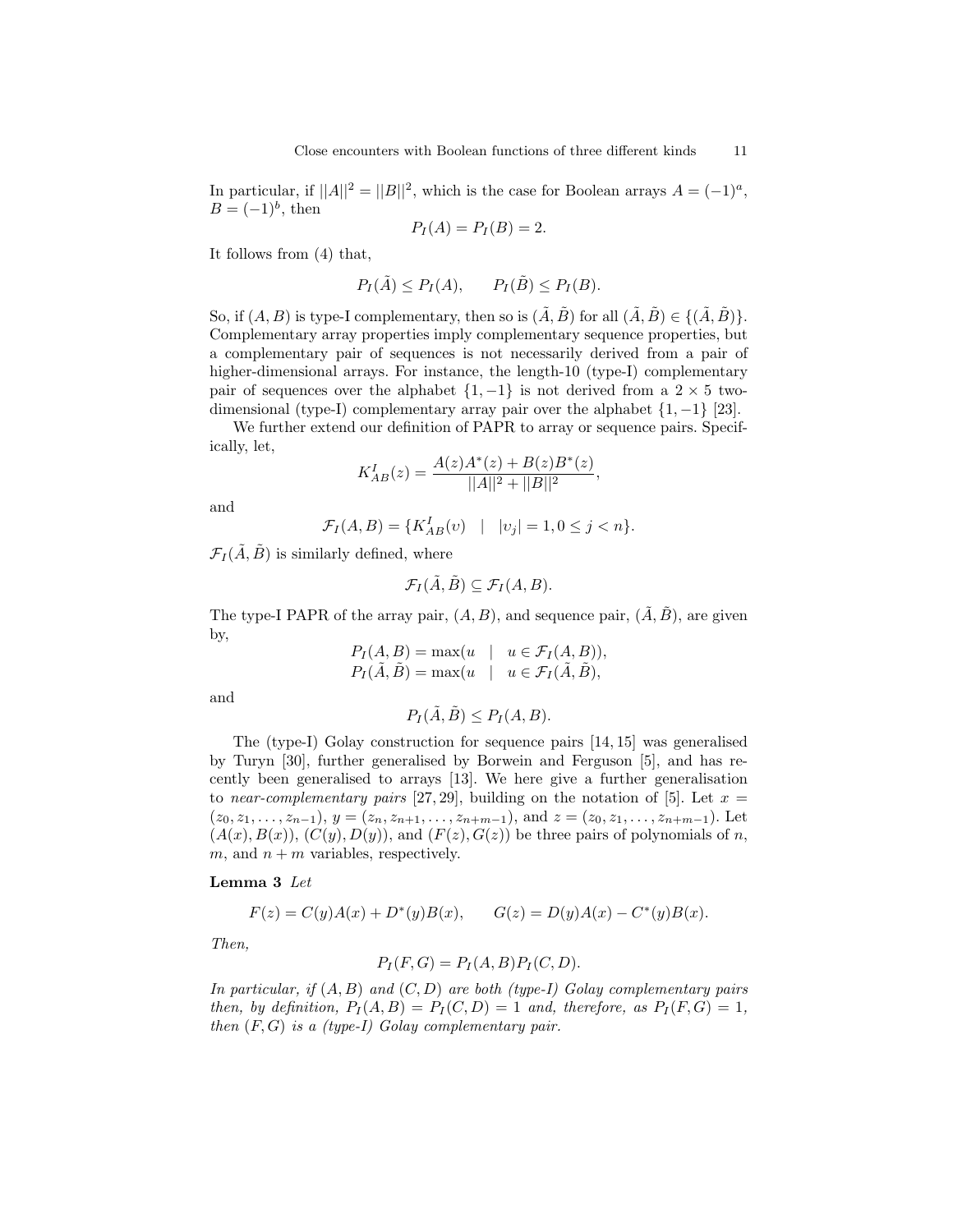From lemma 3 one can derive a similar construction for sequence pairs. We call the construction of lemma 3 a type-I construction. If  $P_I(A, B) = 1 + \epsilon$  and  $P_I(C, D) = 1 + \epsilon'$ , then  $P_I(F, G) = 1 + \epsilon''$ , where  $\epsilon''$  is small if  $\epsilon$  and  $\epsilon'$  are small, in which case we have a construction for near-complementary pairs.

Previously we showed that, for arrays in  $\mathcal{C}_2^n$ , one can rotate the concept of aperiodicity by successive multiplications of the transform kernel by  $\lambda$ . This also implies a rotated concept of complementarity and we now define type-II and type-III complementarity for arrays in  $\mathcal{C}_2^n$ , i.e. for generalised Boolean functions. For  $A, B \in \mathcal{C}_2^n$ ,

Type-II complementary array pairs,  $(A, B)$ , satisfy the property,

$$
K_A^{II}(z) + K_B^{II}(z) = 2.
$$
\n(10)

Type-III complementary array pairs,  $(A, B)$ , satisfy the property,

$$
K_A^{III}(z) + K_B^{III}(z) = 2.
$$
 (11)

By means of unitary rotation by  $\lambda$ , as described in section 5, we can not only rotate the set of transforms over which aperiodicity and complementarity is determined, but also rotate the (type-I) Turyn construction itself. We obtain the following type-II and type-III constructions for (near-)complementary pairs, where the meanings of  $P_{II}(A, B)$  and  $P_{III}(A, B)$ , ... etc, follow in exactly the same way as for type-I.

Lemma 4 Let

$$
F(z) = C(y)A(x) + D(y)B(x), \qquad G(z) = D(y)A(x) - C(y)B(x).
$$

Then,

$$
P_{II}(F,G) = P_{II}(A,B)P_{II}(C,D).
$$

In particular, if  $(A, B)$  and  $(C, D)$  are both type-II complementary pairs then, by definition,  $P_{II}(A, B) = P_{II}(C, D) = 1$  and, therefore, as  $P_{II}(F, G) = 1$ , then  $(F, G)$  is a type-II complementary pair.

### Lemma 5 Let

$$
F(z) = C(y)A(x) + D(-y)B(x), \qquad G(z) = D(y)A(x) - C(-y)B(x).
$$

Then,

$$
P_{III}(F,G) = P_{III}(A,B)P_{III}(C,D).
$$

In particular, if  $(A, B)$  and  $(C, D)$  are both type-III complementary pairs then, by definition,  $P_{III}(A, B) = P_{III}(C, D) = 1$  and, therefore, as  $P_{III}(F, G) = 1$ , then  $(F, G)$  is a type-III complementary pair.

The construction of lemma 3 is valid for arrays of all dimensions, and the constructions of lemmas 4 and 5 are at least valid for arrays in  $\mathcal{C}_2^n$ , i.e. for generalized Boolean functions. For the special case where the elements of the array are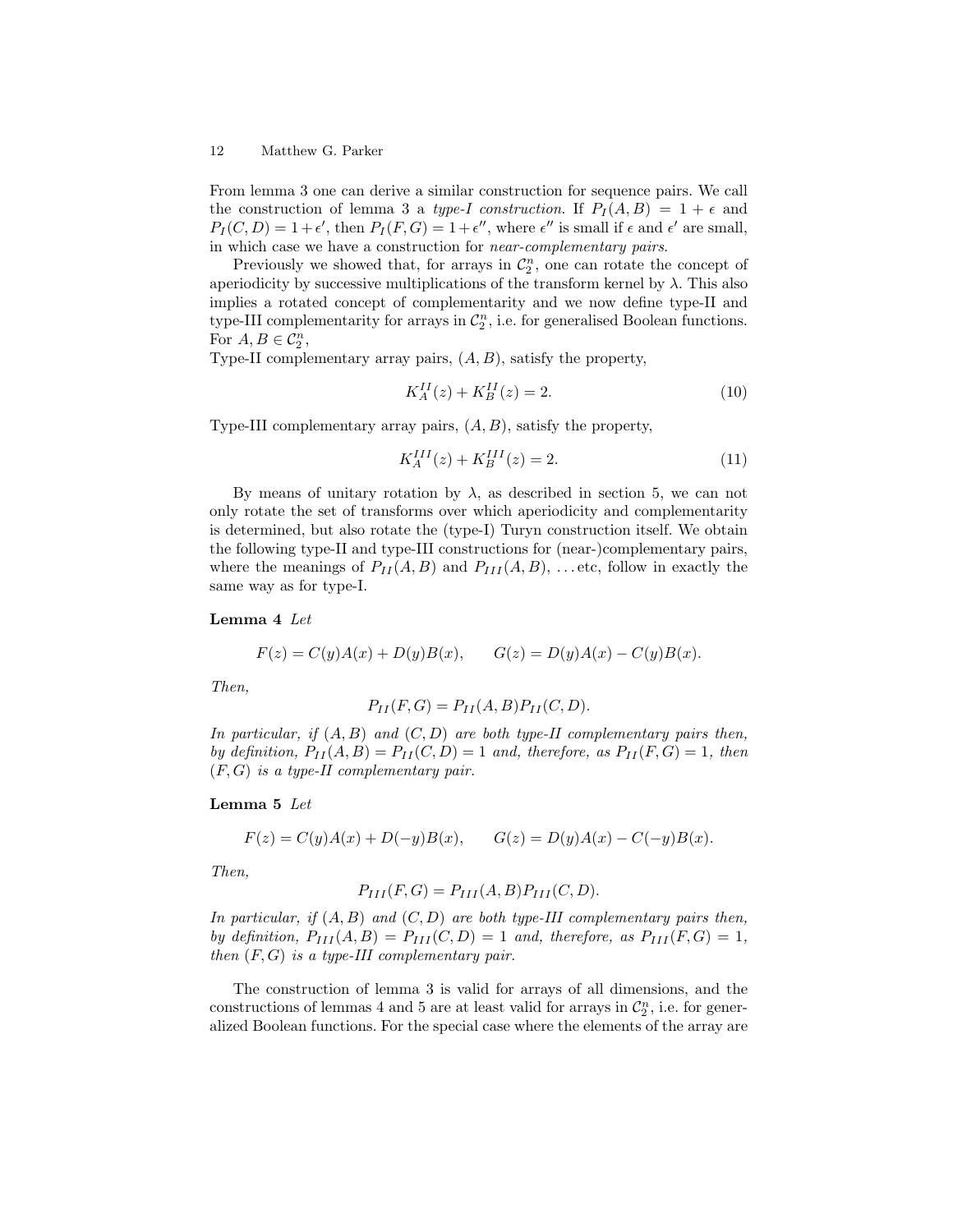in the alphabet  $\{1, -1\}$ , we can express the type-I, II, and III constructions using Boolean functions. Let  $(a, b), (c, d)$ , and  $(f, g)$  be three pairs of Boolean functions of n, m, and  $n+m$  disjoint sets of variables, respectively, where  $a, b : \mathbb{F}_2^n \to \mathbb{F}_2$ ,  $c, d$ :  $\mathbb{F}_2^m \to \mathbb{F}_2$ , and  $f, g: \mathbb{F}_2^{n+m} \to \mathbb{F}_2$ . By  $P_I(a, b)$  we mean  $P_I(A, B)$ . Let  $\overleftarrow{a}(x_0, x_1, \ldots, x_{n-1}) = a(x_0 + 1, x_1 + 1, \ldots, x_{n-1} + 1).$ 

### Lemma 6 Let

$$
f = (a+b)(c+\overleftarrow{d}) + a+\overleftarrow{d}, \qquad g = (a+b)(\overleftarrow{c} + d) + b+\overleftarrow{c}.
$$

Then,

$$
P_I(f,g) = P_I(a,b)P_I(c,d).
$$

Lemma 7 Let

$$
f = (a+b)(c+d) + a + d
$$
,  $g = (a+b)(c+d) + b + c$ .

Then,

$$
P_{II}(f,g) = P_{II}(a,b)P_{II}(c,d).
$$

**Lemma 8** Let  $(c,d)$  be defined over the m binary variables,  $(x_0, x_1, \ldots, x_{m-1})$ . Let  $l_m = \sum_{j=0}^{m-1} x_j$ . Let

$$
f = (a+b+l_m)(c+d) + a + d, \qquad g = (a+b+l_m)(c+d) + b + c + l_m.
$$

Then,

$$
P_{III}(f,g) = P_{III}(a,b)P_{III}(c,d).
$$

It is interesting to note that the type-II Boolean construction is identical to a certain construction for bent functions  $[2, 8, 7]$ , which states that, if  $a, b, c$ , and d are bent, then  $f$  is bent. Moreover, if  $a$  and  $b$  are  $t$  resilient, and  $c$  and  $d$  are  $u$ resilient, then f is  $t + u + 1$  resilient. Finally, if a, b, c, and d are self-dual bent, then  $f$  is self-dual bent, and if  $a$  and  $b$  are bent duals,  $c$  is self-dual bent, and  $d$ is anti-self-dual bent, then  $f$  is self-dual bent [3].

## 8 Explicit examples of type-I, II, and III complementary pairs of Boolean functions

For type-I there is, to within symmetries discussed previously, only one known [10] class of complementary pairs of Boolean functions,  $(f, g)$ , as given by,

$$
f = \sum_{j=0}^{n-2} x_j x_{j+1}, \qquad g = f + x_0, \quad \text{or} \quad g = f + x_{n-1}.
$$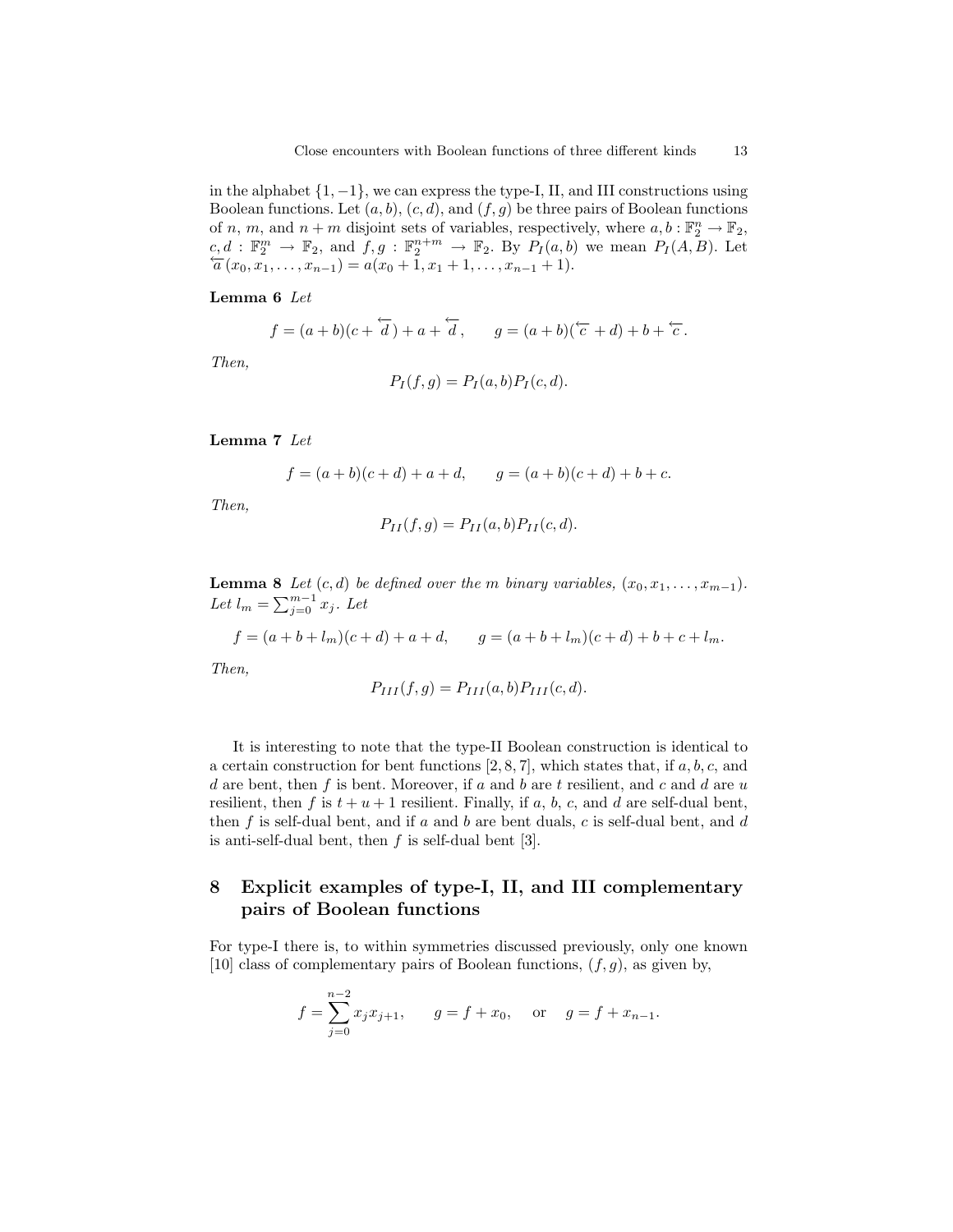By interpreting the quadratic terms of  $f$  as edges of a simple graph we see that f represents the *path graph* of *n* vertices.

For type-II we have found, to within symmetries discussed previously, only one class of complementary pairs of Boolean functions,  $(f, g)$ , as given by,

$$
f = \sum_{j < k} x_j x_k, \qquad g = f + \sum_j x_j.
$$

f represents the complete graph of n vertices.

Some type-III pairs were identified by Abdelraheem in [1], as follows. For type-III there is an infinite number of classes of complementary pairs of quadratic or affine Boolean functions,  $(f, g)$ . To begin with,  $(f, g)$  are type-III complementary for any affine  $f$  and  $g$ . By passing these into the input of the type-III construction of lemma 5, an infinite number of classes of type-III complementary pairs of quadratic Boolean functions arise at the output. However, one particularly interesting class is

$$
f = \sum_{j=1}^{n-1} x_0 x_j
$$
,  $g = f + \sum_{j=1}^{n-1} x_j$  or  $g = f + x_0$ .

For this particular class, f represents the *star graph* of *n* vertices.

Although we have focused on Boolean complementary pairs we observe that type-I, II, and III pairs from the alphabet  $\{1, -1\}$  can be rotated round to type-II, III, and I pairs from the alphabet  $\{0, 1, i, -1, -i\}$ , respectively, by the multiplicative action of  $\lambda$  on each of the pairs, and round to type-III, I, and II pairs from the alphabet  $\{0, 1, i, -1, -i\}$ , respectively, by the multiplicative action of  $\lambda^2$ . In particular, this allows us to generate new Golay (type-I) complementary pairs which are defined, indirectly, using type-II or type-III Boolean functions.

## 9 Conclusion and open problems

The purpose of this paper was, first, to show how aperiodic arrays can be used to generate aperiodic sequences and, secondly, to present a wider notion of aperiodicity for arrays in  $\mathcal{C}_2^n$ . Three different notions of aperiodicity were defined by exploiting the action of a size-3 cyclic subgroup of the local Clifford group on the aperiodic description. The three types of aperiodicity related to the autocorrelations generated by the Heisenberg-Weyl group. The three aperiodic types also lead to three types of construction for complementary pairs of arrays. Explicit examples of complementary pairs of Boolean functions were given for each of the three types.

We identify some open problems.

– Does another class of complementary  $\{1, -1\}$  sequences exist of length  $2^n$ other than the 'path graph' class described in this paper? One can generalise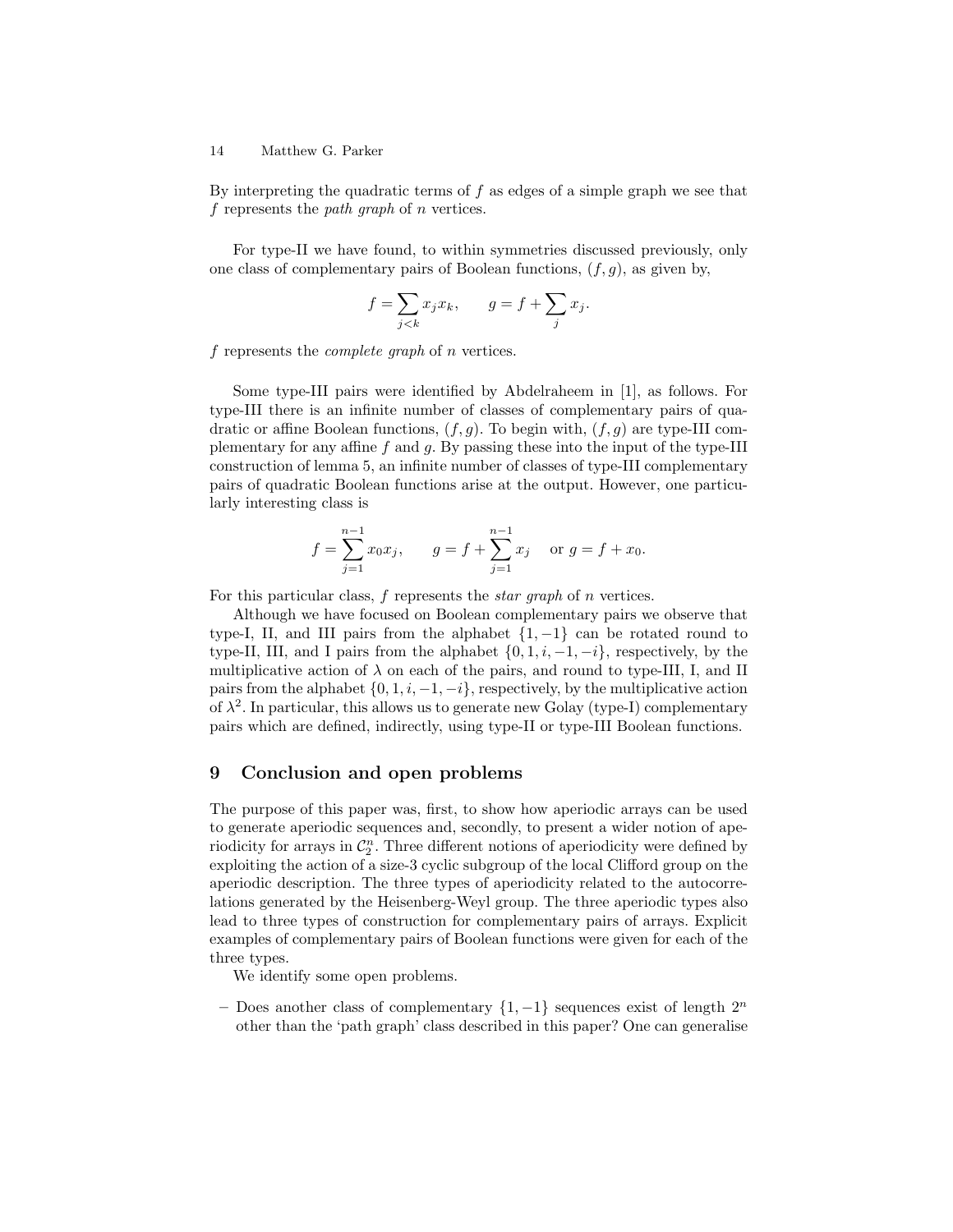this question to ask whether (type-I) complementary Boolean functions other than the path graph class exist.

- We only know of one class of type-II complementary Boolean function pair, namely that described by the 'complete graph'. As with type-I, it is an open problem as to whether another class of type-II complementary Boolean function pair exists.
- We know of no complementary pair of Boolean functions of types I, II or III whose component functions have degree greater than 2. Can one prove that higher-degree complementary pairs of Boolean functions do not exist?
- The complementary Boolean functions described in this paper are of algebraic degree  $\leq 2$ . But, for cryptographic purposes, it is usually desirable to construct high-degree Boolean functions. Assuming that complementary pairs of Boolean functions of degree greater than 2 do not exist, how close to complementarity can one get for a pair of Boolean functions of degree d, and how does one construct and/or bound such a pair?
- Is it possible to effectively combine two or more of the type-I, II, or III constructions? Observe that the type-I and type-II constructions differ only in the application of  $\overleftarrow{\ast}$  to c and d for type-I. Thus, if we can find a pair of Boolean functions  $(c, d)$  that satisfy the conditions  $c = \overleftarrow{c}$  and  $d = \overrightarrow{d}$ , then we can apply type-I and type-II constructions simultaneously. Unfortunately we do not know of a pair  $(c, d)$  which is simultaneously both type-I and type-II complementary (and we do not expect that such a pair exists), but it is possible to find near-complementary pairs that satisfy the conditions.
- It is reasonable to expect that there are no pairs of Boolean functions which are complementary with respect to the Heisenberg-Weyl group. Can this be proved? If we can't find pairs, then what is the smallest size set of Boolean functions which are complementary with respect to the Heisenberg-Weyl group for a non-trivial number of variables,  $n$ ? Note that it is possible to extract complementary sets from quantum codes, however the size of these sets grows exponentially with the number of binary variables, so they are of little interest.
- Are there any other interesting types of aperiodicity? For instance, the three types of aperiodicity describes herein are for arrays in  $\mathcal{C}_2^n$ . One expects that more interesting types may turn up as the size of array dimension increases.

Acknowledgments: The author would like to acknowledge that any 'new' ideas in this paper owe a lot to joint research and discussions with Lars Eirik Danielsen, Frank Fiedler, Jonathan Jedwab, Constanza Riera, and Mohamed Abdelraheem. In particular, the results on generalised complementary constructions follow naturally from recent joint work on multidimensional complementary arrays with Fiedler and Jedwab.

## References

1. Abdelraheem, M.A.A.M.A.: A database for Boolean functions and constructions for generalized complementary pairs. Master's thesis, University of Bergen. June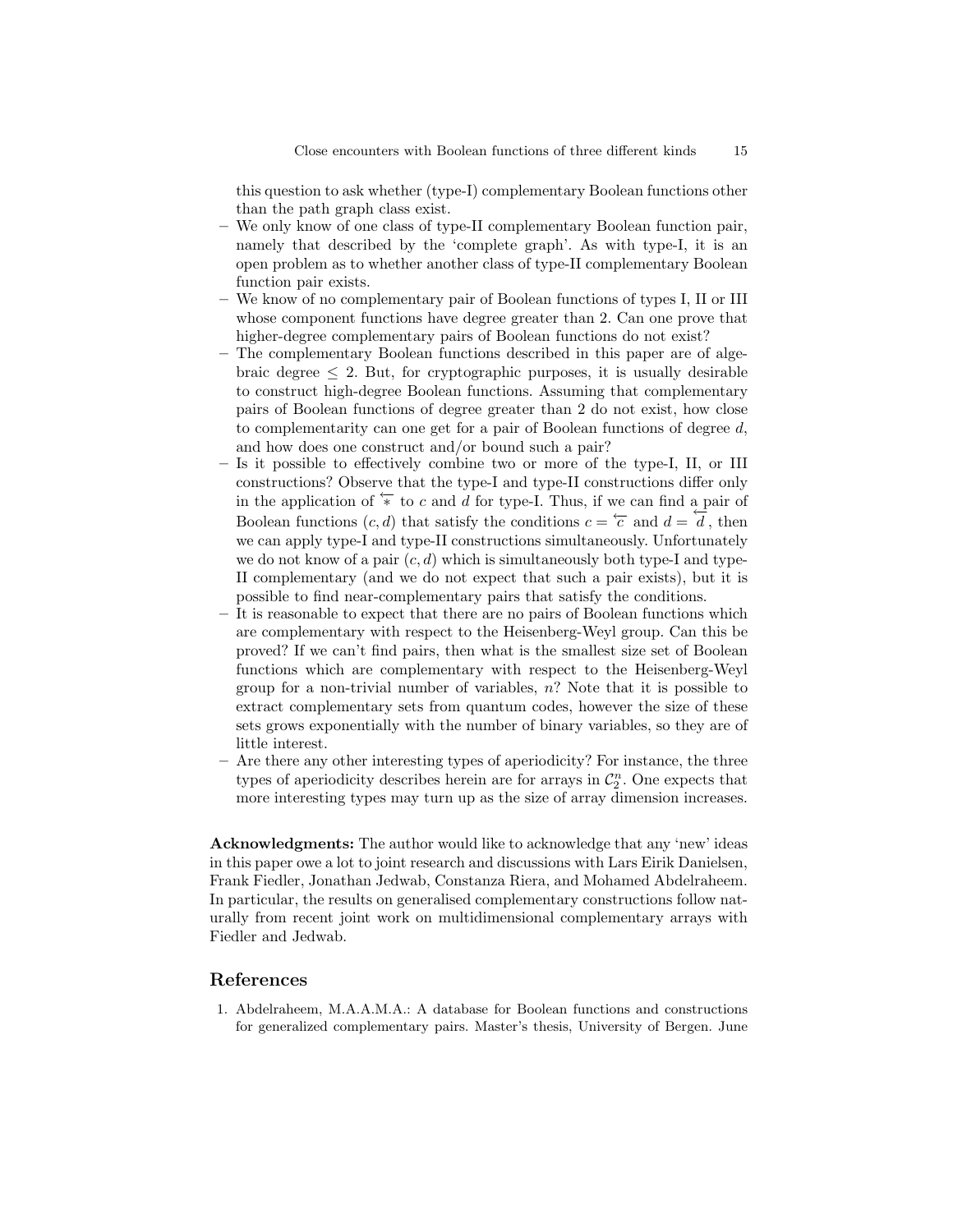(2008)

- 2. Adams, C.M., Tavares, S.E.: Generating and Counting Binary Bent Sequences. IEEE Trans. Inf. Theory. vol. 36, (5) 1170–1173 1990.
- 3. Carlet, C., Danielsen, L.E., Parker, M.G., Solé, P.: Self-dual bent functions. Fourth International Workshop on Boolean Functions: Cryptography and Applications (BFCA 2008). Copenhagen, Denmark. 19–21 May (2008)
- 4. Danielsen, L.E., Parker, M.G.: On the classification of all self-dual additive codes over GF(4) of length up to 12. Journal of Combinatorial Theory, Series A. 113, 7, 1351–1367 Oct. (2006)
- 5. P.B. Borwein, P.B., Ferguson, R.A.: A complete description of Golay pairs for lengths up to 100. Mathematics of Computation. 73 967985 (2003)
- 6. Calderbank, A.R., Rains, E.M., Shor, P.W., Sloane, N.J.A.: Quantum Error Correction Via Codes Over GF(4). IEEE Trans. Information Theory. 44, 1369–1387 (1998)
- 7. Carlet, C.: On the secondary constructions of resilient and bent functions. Proceedings of the Workshop on Coding, Cryptography and Combinatorics 2003, published by Birkhauser Verlag, K. Feng, H. Niederreiter and C. Xing Eds., 3–28 (2004)
- 8. Carlet, C.: Boolean functions for cryptography and error correcting codes. Preprint, (2008)
- 9. Danielsen, L.E., Gulliver, T.A., Parker, M.G.: Aperiodic Propagation Criteria for Boolean Functions. Inform. Comput. 204, 5, 741–770 (2006)
- 10. Davis, J.A, Jedwab, J.: Peak-to-mean power control in OFDM, Golay complementary sequences, and Reed-Muller codes, IEEE Trans. Information Theory. vol. 45, 2397–2417 (1999)
- 11. Howard, S.D., Calderbank, A.R., Moran, W.: The finite Heisenberg-Weyl groups in radar and communications. EURASIP Journal on Applied Signal Processing. vol. 2006, (1) Jan. (2006)
- 12. Dmitriev, D., Jedwab, J.: Bounds on the growth rate of the peak sidelobe level of binary sequences. Advances in Mathematics of Communications. vol. 1, 461–475 (2007)
- 13. Fiedler, F., Jedwab, J., Parker, M.G.: A multi-dimensional approach to the construction and enumeration of Golay complementary sequences. accepted for Journal of Combinatorial Theory (Series A). (2007)
- 14. Golay, M.J.E.: Static multislit spectrometry and its application to the panoramic display of infrared spectra. J. Opt. Soc. Amer., 41:468472 (1951)
- 15. Golay, M.J.E.: Complementary series. IRE Trans. Inform. Theory. IT-7:8287 (1961)
- 16. Godsil, C., Roy, A.: Equiangular lines, mutually unbiased bases, and spin models. Preprint arXiv:quant-ph/0511004 v2 (2005)
- 17. Golomb, S.W., Gong, G.: Signal Design for Good Correlation. ISBN: 9780511159466, Cambridge University Press (2005)
- 18. Grassl, M.: Tomography of quantum states in small dimensions. Electron. Notes Discrete Math. 20, 151–164 (2005)
- 19. Gulliver, T.A., Parker, M.G.: The Multivariate Merit Factor of a Boolean Function. ITW2005, IEEE ITSOC Information Theory Workshop 2005 on Coding and Complexity, Rotorua, New Zealand. 29th Aug.–1st Sept. (2005)
- 20. Hein, M., Dur, W., Eisert, J., Raussendorf, R., Van den Nest, M., Briegel, H.- J.: Entanglement in Graph States and its Applications. International School of Physics Enrico Fermi (Varenna, Italy), Quantum computers, algorithms and chaos 162 (Eds.: P. Zoller, G. Casati, D. Shepelyansky, G. Benenti). (2006) http://xxx.soton.ac.uk/abs/quant-ph/0602096

<sup>16</sup> Matthew G. Parker